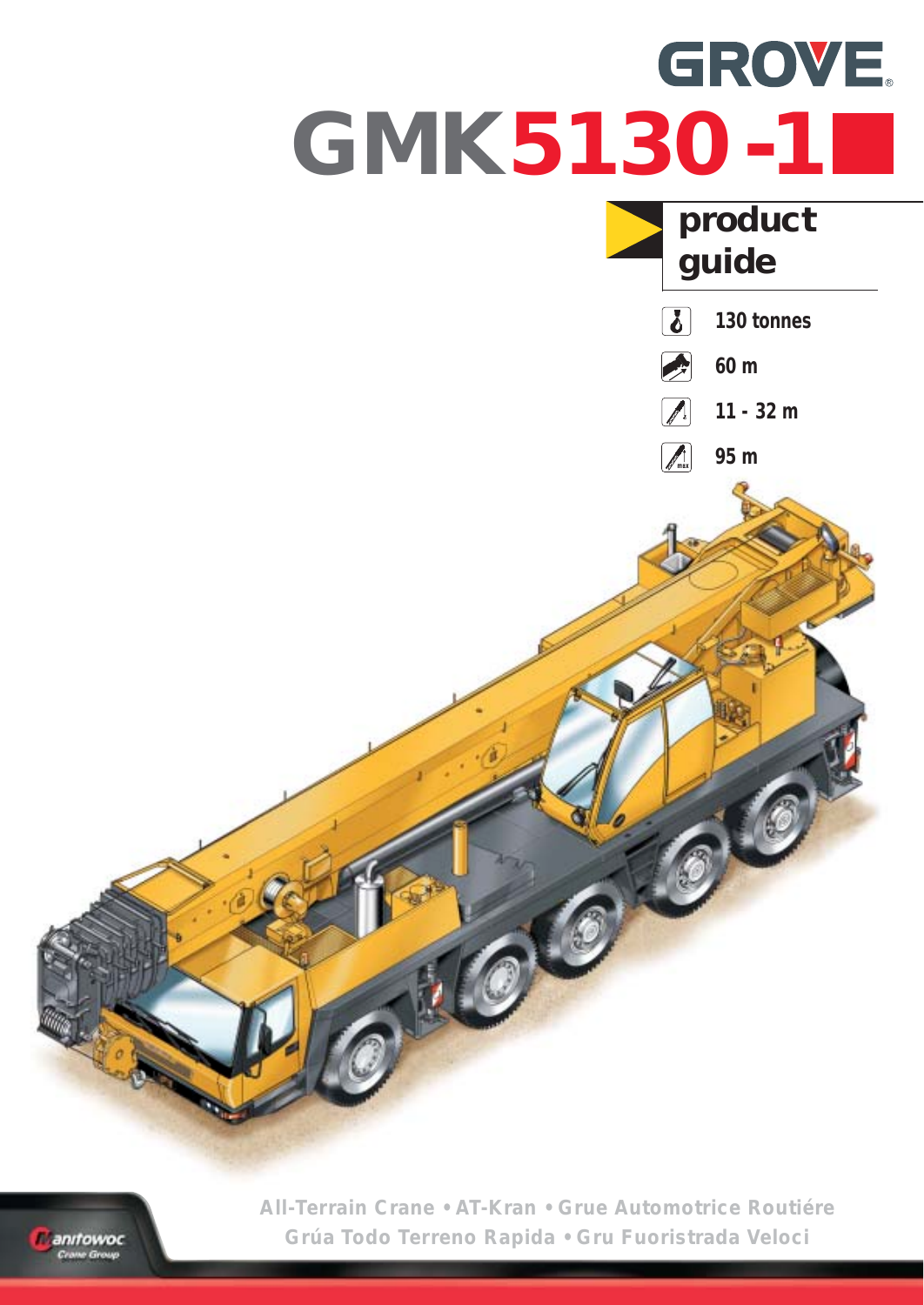#### **Contents • Inhalt • Contenu • Contenido • Contenuto**

| Specification                                                                                    | 3  |
|--------------------------------------------------------------------------------------------------|----|
| <b>Technische Daten</b>                                                                          | 4  |
| Caractéristiques techniques                                                                      | 5  |
| Características                                                                                  | 6  |
| Caratteristiche                                                                                  | 7  |
|                                                                                                  |    |
| Data • Daten • Caractéristiques • Datos • Dati                                                   | 8  |
|                                                                                                  |    |
| Dimensions • Abmessungen • Enncombrement • Dimensiones • Dimensioni                              | 9  |
| Counterweight • Gegengewicht • Contrepoids • Contrapesos • Contrappesi                           | 10 |
|                                                                                                  |    |
| Load charts • Traglasten • Capacités de levage • Capacidades • Capacità                          |    |
| Notes • Hinweise • Notes • Notas • Note                                                          | 12 |
| Overview • Übersicht • Tableu synoptique • Resumen de las tablas • Tabella riassuntiva           | 13 |
| Working Range • Arbeitsbereiche • Diagramme de levage • Gama de trabajo • Area di lavaro         | 14 |
| Telescopic Boom · Teleskopausleger · Flèche principale · Pluma telescópica · Braccio telescopico | 15 |
| Lattice extension • Auslegerverlängerung • Extension treillis • Extensión de pluma • Jib         | 17 |
|                                                                                                  |    |
| Notes • Hinweise • Notes • Notas • Note                                                          |    |

Symbols • Symbolerklärung • Glossaire des symboles • Glosario de simbolos • Glossario dei simboli **23**







Manitowoc Crane CARE is the Manitowoc Crane Group's unparalleled product support organisation. Manitowoc Crane CARE combines all aspects of parts, service, technical documentation, technical support and training into one organisation. The program includes all of the Manitowoc Crane Group's brands, which include, Potain, Grove, Manitowoc, Manlift and National Crane. For the care of your crane and the prosperity of your business, Manitowoc Crane CARE is your single source for customer support. Wherever, whenever, whatever - we're there.

Manitowoc Crane CARE vereint alle Serviceleistungen der Manitowoc Crane Group im Produktsupport vor und nach dem Verkauf: Ersatzteile, Service, technische Dokumentation, technischer Support und Schulung, alles unter einem Dach. Dieser Service erstreckt sich auf alle Marken der Manitowoc Crane Group: Potain, Grove, Manitowoc, Manlift und National Crane. Damit Ihr Kran leistungsfähig bleibt und Ihr Erfolg gesichert ist, bietet Ihnen Manitowoc Crane CARE einen umfassenden Support aus einer Hand. Zu jeder Zeit, an jedem Ort, für jeden Fall – wir

sind für Sie da.

Organisation hors pair dédiée au support technique des produits de Manitowoc Crane Group, Manitowoc Crane CARE réunit au sein d'une même entité tous les aspects du service : pièces de rechange, service après-vente, publication technique, assistance technique et formation. Ce programme s'adresse à toutes les marques de Manitowoc Crane Group : Potain, Grove, Manitowoc, Manlift et National Crane.

Pour assurer l'entretien de vos grues et la prospérité de votre entreprise, Manitowoc Crane CARE constitue votre unique interlocuteur du service à la clientèle. Où que vous soyez, quel que soit votre besoin, vous pouvez toujours compter sur nous !

Manitowoc Crane CARE, es la organización post-venta y soporte técnico de Manitowoc Crane Group. Manitowoc Crane CARE combina todos los aspectos de piezas de repuesto, servicio, documentación técnica, apoyo técnico y formación en un único lugar. El programa también incluye todas las ramas Manitowoc Crane Group que engloba Potain, Grove, Manitowoc, Manlift y National Crane.

Para el cuidado de su grúa y la prosperidad de su negocio, Manitowoc Crane CARE, es la forma más sencilla de ayudarle. Donde sea y cuando sea, nosotros estamos allí.

Manitowoc Crane CARE è l'ineguagliabile organizzazione di supporto di Manitowoc Crane Group. Manitowoc Crane CARE gestisce tutte le attività legate a pezzi di ricambio, documentazione tecnica, assistenza tecnica e formazione riunite in un unico punto di riferimento. Questo servizio è attivo per tutti i marchi di Manitowoc Crane Group e precisamente Potain, Grove, Manitowoc, Manlift e National Crane.

Per l'assistenza delle Vostre gru e per la redditività dei Vostri affari, Manitowoc Crane CARE è l'insostituibile Vostra risorsa in questo settore. In ogni posto, tutte le volte, per qualsiasi necessità – noi ci siamo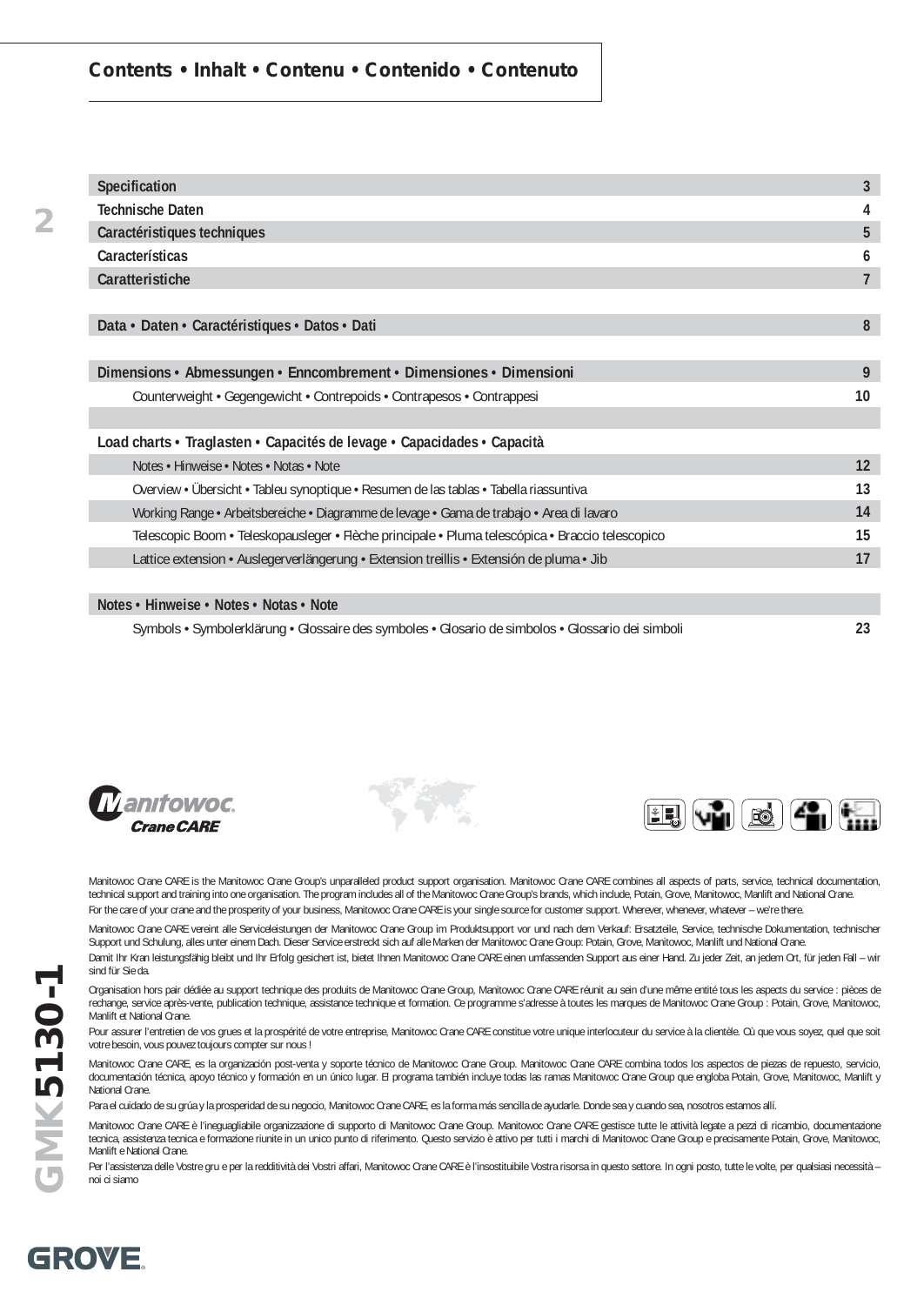**3**

### **Superstructure Carrier**

### **Ex** Boom

12,9 m to 60,0 m six section TWIN-LOCK™ boom. Maximum tip height 63,0 m.

### **Boom elevation**

1 cylinder with safety valve, boom angle from -3° to +83°.

#### **Load moment and independent anti-two block system**

Load moment and independent anti-two block system with audio visual warning and control lever lock-out. These systems provide electronic display of boom angle, length, radius, tip height, relative load moment, maximum permissible load, load indication and warning of impending twoblock condition with lock-out hoist function.

### $\Box$  Cab

**Aluminium**, tiltable (approx. 20°), full vision, safety glass, adjustable operator's seat with suspension, engine-independent heater. Armrestintegrated crane controls. Ergonomically arranged instrumentation and crane operating controls.

### **Slewing**

2 slewing gears with axial piston fixed displacement motors, planetary gear, service brake and holding brake.

#### **Counterweight**

8,5 tonnes, consisting of various sections (vehicle width 2.75 m). Hydraulic removal system.

### **Engine**

Mercedes-Benz OM904LA, diesel, 4 cylinders, water cooled, turbocharged, 130 kW (177 HP) at 2200 rpm. (80/1269 EWG - fan rigid). Max. torque: 675 Nm at 1200 rpm. Fuel tank capacity: 200 l. Engine emission: EUROMOT / EPA / CARB (non road).

### *M* Hydraulic system

2 separate circuits, 1 axial piston variable displacement pump (load sensing), with electronic power limiting control and 1 gear pump for slewing. Thermostatically controlled oil cooler. Tank capacity: 840 l.

### *Control system*

Full electronic control of all crane movements using electrical control levers with automatic reset to zero. Integrated with the LMI and engine management system by CAN-BUS.

### **Hoist**

Axial piston motor with planetary gear and brake. Drum rotation indicator.

#### **Electrical system**

Three-phase alternator 28 V/80 A, 2 batteries 12 V/170 Ah.

#### **\* Optional equipment**

Bi-fold swingaway, 11/18 m - with hydraulic offset and luffing under load (0° - 40°), controlled from the crane cab.

Bi-fold swingaway, 11/18 m (offsets 0°, 20°, 40°).

Lattice extension, 26/32 m - includes 8m and 6m fixed non-offsettable sections plus 11/18 m swingaway (see above).

Additional 31,6 tonnes counterweight (total counterweight 40,1 tonnes). Auxiliary hoist.

Engine-independent hot water heater, with engine pre-heater.

### **Chassis**

Special 5-axle chassis, all-welded torsion-resistant box type construction in high strength steel.

### **Outriggers**

4 hydraulically telescoping beams with vertical cylinders and outrigger pads. Independent horizontal and vertical movement control on each side of carrier and from the crane operator's cab. Electronic level indicator with automatic levelling system.

#### **Engine**

Mercedes-Benz OM502LA, diesel, 8 cylinders, water cooled, turbocharged, 380 kW (510 HP) at 1800 rpm (80/1269 EWG - fan loose). Max. torque: 2400 Nm at 1200 rpm. Fuel tank capacity: 400 l. Engine emission: EUROMOT / EPA / CARB (non road).

#### **Transmission**

Daimler Chrysler G 240-16 with EAS (Electronic Automatic Shifting), 16 forward and 2 reverse speeds. Single speed transfer case with inter-axle differential lock.

#### **Drive/Steer**

10 x 6 x 10

#### **Axle lines**

5 axle lines. 3, 4 and 5 are driven steering axle lines, the 1st and 2nd are steering axle lines.

### **B** Suspension

**MEGATRAK**®. All wheels with independent hydropneumatic suspension and hydraulic lockout. Longitudinal and transverse level control with automatic on-highway levelling system. Range +170 mm/-130 mm.

### **Tyres**

10 tyres, 14.00 R25.

### **E**ll Steering

Dual circuit, hydraulic power assisted steering with emergency steering pump. Axle lines 1, 2, 3 and 5 steer on highway. Separate steering of the 4th, and 5th axle line for all wheel steering and crabbing.

#### **Brakes**

Service brake: pneumatic dual circuit, acting on all wheels, air dryer. Antilock braking system (ABS).

Permanent brake: exhaust brake and constant throttle brake. Parking brake: pneumatically operated spring-loaded brake acting on axle lines 2, 3, 4 and 5.

### **Cab**

**Aluminium**, 2-man-design, safety glass, driver and passenger seat with suspension, engine-dependent hot water heater. Complete instrumentation and driving controls.

#### **Electrical system**

Three-phase alternator 28 V/100A, 2 batteries 12 V/170 Ah. Lighting system and signals 24 V.

#### **\* Optional equipment**

10 x 8 x 10. Electric driveline retarder. 10 tyres, 16.00 R25 (vehicle width 3,00 m).

10 tyres, 20.5 R25 (vehicle width 3,10 m).

Folding bunk bed in carrier cab.

Engine-independent hot water heater, with engine pre-heater.

\*Further optional equipment upon request.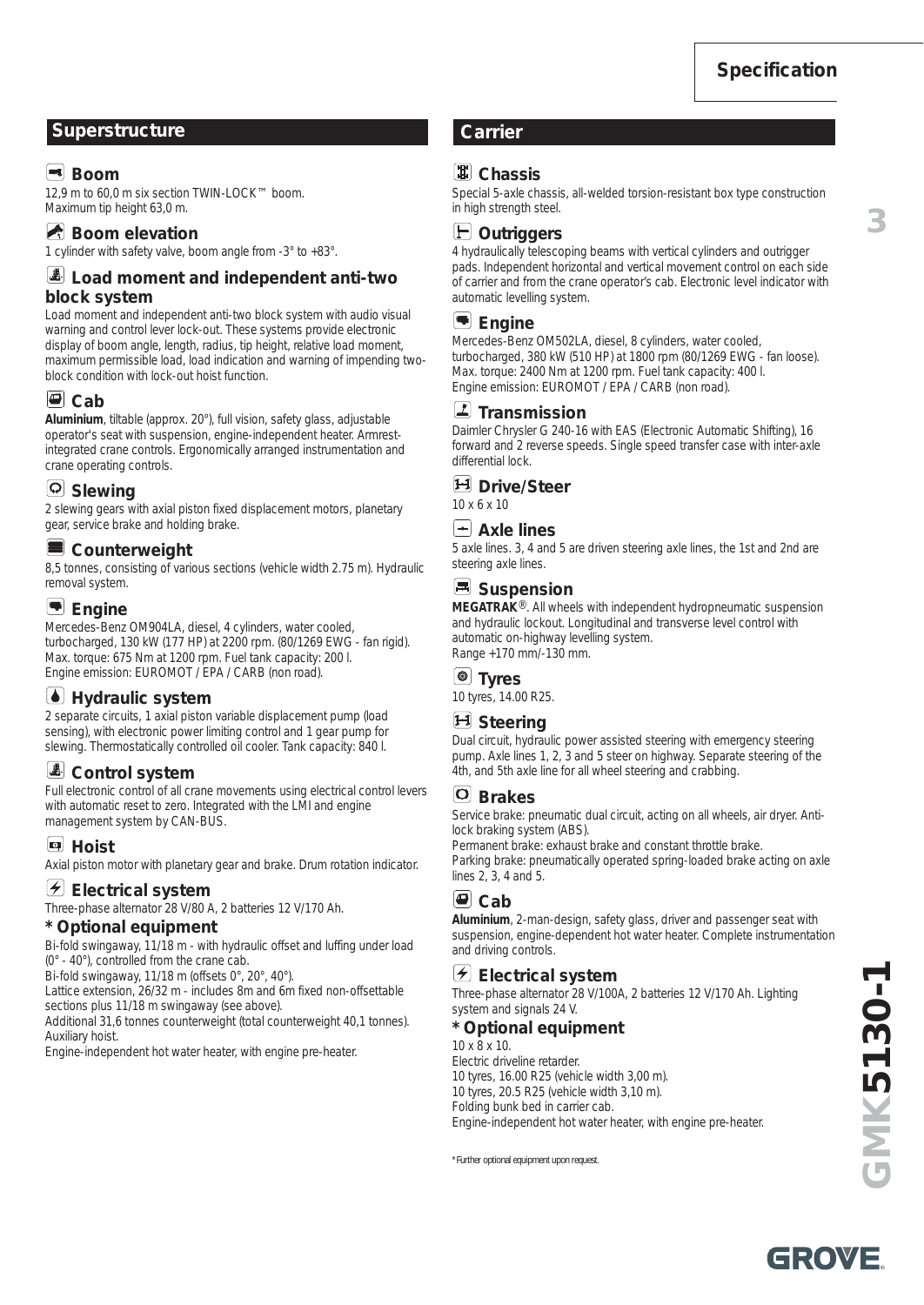#### **Teleskopausleger**

Von 12,9 m bis 60,0 m ausfahrbarer, sechsteiliger TWIN-LOCK™ Ausleger. Maximale Rollenhöhe 63,0 m.

#### **Mippwerk**

**4**

1 Zylinder mit Sicherheits-Rückschlagventil. Auslegerverstellwinkel -3° bis +83°.

#### **Elektronischer Lastmomentbegrenzer und unabhängiges Hubendschalter System**

Elektronischer Lastmomentbegrenzer mit hör- und sichtbarer Vorwarnung sowie automatischer Abschaltung, Digitalanzeige für tatsächliche und zulässige Belastung, Ausladung und diverse Zustände. Unabhängiges Hubendschalter System mit Abschaltfunktion.

#### **E** Kranfahrerkabine

**Aluminium**-Kabine, Vollsicht, ca. 20° kippbar, Sicherheitsglas, verstellbarer Fahrersitz mit Dämpfung. In Armlehnen integrierte Kransteuereinrichtung. Ergonomisch angeordnete Steuer- und Kontrolleinrichtungen. Motorunabhängige Heizung.

#### **Drehwerk**

2 Drehwerke mit Axialkolben-Konstantmotoren, Planetengetriebe, Betriebs- und Haltebremse.

#### E **Gegengewicht**

8,5 t bestehend aus mehreren Teilen (Fahrzeugbreite 2,75 m). Hydraulisches Rüstsystem.

#### **Motor**

Mercedes-Benz OM904LA, 4 Zylinder Diesel, wassergekühlt mit Abgasturbolader, 130 kW (177 HP) bei 2200 min-1 (80/1269/EWG Ventilator starr), max. Drehmoment 675 Nm bei 1200 min-1. Kraftstoffbehälter: 200 l. Motoremission: EUROMOT / EPA / CARB (non road).

### *M* Hydrauliksystem

2 separate Kreisläufe, 1 Axialkolben-Verstellpumpe (Load-Sensing) mit elektronischer Grenzlastregelung und 1 Zahnradpumpe für das Drehwerk. Thermostatisch gesteuerter Ölkühler. Tankvolumen: 840 l Hydrauliköl.

### *Steuerung*

Voll elektronische Steuerung aller Bewegungen mit elektrischen Kreuzsteuerhebeln mit automatischer Nullstellung, verbunden mit der LMB und dem Motormanagement System über einen CAN-BUS.

### **Hubwerk**

Axialkolbenmotor mit Planetengetriebe und Bremse. Hubwerksdrehmelder.

#### **Elektrische Anlage**

Drehstromlichtmaschine 28 V/80 A, 2 Batterien 12 V/170 Ah.

#### **\* Zusatzausrüstung**

Doppelklappspitze 11/18 m Anlenkung 0° - 40°. Aus der Kranfahrerkabine hydraulisch einstellbar und unter Teillast wippbar.

Doppelklappspitze 11/18 m (0°, 20°, 40° abwinkelbar).

Auslegerverlängerung, Gitterkonstruktion 26/32 m, bestehend aus Doppelklappspitze (siehe oben) und 2 Verlängerungsstücke zu je 8m und 6m.

Zusatzgegengewicht 31,6 t (Gesamtgegengewicht 40,1 t). Hilfshubwerk.

Motorunabhängige Warmwasser-Standheizung mit Motorvorwärmung.

### **Kranoberwagen Kranunterwagen**

### **图 Rahmen**

5-Achs-Spezialfahrzeug, geschweißte, torsionssteife Kastenkonstruktion aus hochfestem Feinkornstahl.



4 hydraulisch teleskopierbare Schiebeträger mit Abstützzylindern und Abstützplatten, beidseitig vom Unterwagen und aus der Kranfahrerkabine einzeln horizontal und vertikal steuerbar. Elektronische Niveauanzeige mit automatischer Nivellierung.

#### **Motor**

Mercedes-Benz OM502LA,8 Zylinder Diesel, wassergekült mit Abgasturbolader, 380 kW (510 HP) bei 1800 min-1 (80/1269/EWG Ventilator lose), max. Drehmoment 2400 Nm bei 1200 min-1. Kraftstoffbehälter: 400 l. Motoremission: EUROMOT / EPA / CARB (non road).

### **Getriebe**

Daimler Chrysler G 240-16 mit EAS (Electronic Automatic Shifting), 16 Gänge vorwärts und 2 Gänge rückwärts. Verteilergetriebe 1 stufig mit Längsdifferentialsperre.

#### **Antrieb/Lenkung** 10 x 6 x 10.

### **Achslinien**

5 Achslinien, Achslinie 3, 4 und 5 gelenkt und angetrieben. Achslinie 1 und 2 gelenkt.

### **E** Federung

**MEGATRAK**®. Alle Räder in Einzelradaufhängung, hydropneumatische Federung und hydraulische Blockierung. Neigungsverstellung in alle Richtungen und automatische Straßenfahrtniveaueinstellung. Federweg +170mm/-130mm.

### **Bereifung**

10 Reifen, Größe 14.00 R25.

### **Lenkung**

Zweikreis-Hydrolenkung mit Notlenkpumpe. Während der Straßenfahrt werden die 1., 2.,3. und 5. Achse gelenkt. Separate Lenkung der 4. und 5. Achslinie für Allradlenkung und Krabbengang.

#### **Bremsen**

Betriebsbremse: pneumatische Zweikreisbremse, auf alle Räder wirkend, Lufttrockner. Automatischer Blockier-Verhinderer (ABV). Dauerbremse: Motorklappenbremse mit Konstantdrossel. Feststellbremse: druckluftbetätigte Federspeicherbremse auf 2., 3., 4. und 5. Achslinie wirkend.

### **Fahrerhaus**

**Aluminium**, 2-Mann-Fahrerhaus, Sicherheitsglas, gedämpfter Fahrer- und Beifahrersitz, motorabhängige Warmwasserheizung. Kontroll- und Bedienungseinrichtung für Fahrbetrieb.

#### **Elektrische Anlage**

Drehstromlichtmaschine 28 V/100 A, 2 Batterien 12 V/170 Ah, Beleuchtung und Signaleinrichtung 24 V.

#### **\* Zusatzausrüstung**

10 x 8 x 10.

Elektrische Wirbelstrombremse. 10 Reifen, Größe 16.00 R25 (Fahrzeugbreite 3,00 m).

10 Reifen, Größe 20.5 R25 (Fahrzeugbreite 3,00 m).

Klappliege im Fahrerhaus.

Motorunabhängige Warmwasser-Standheizung mit Motorvorwärmung.

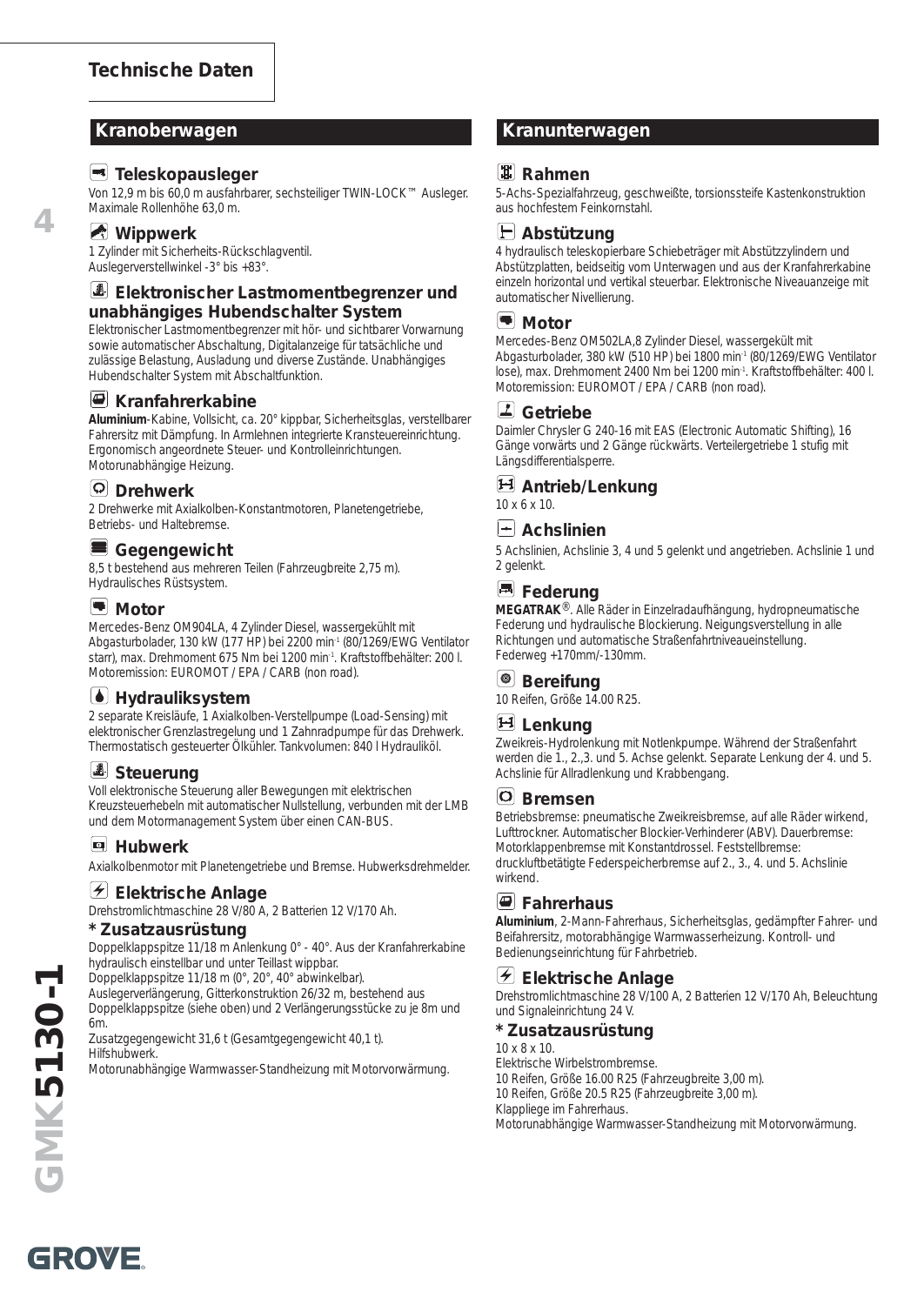### **Superstructure Porteur**

### **Flèche**

Flèche six éléments, de 12,9 m à 60,0 m, à télescopage TWIN-LOCK™. Hauteur maximum de tête de flèche 63,0 m.

## **Relevage**

1 vérin avec clapet anti-retour, angle de relevage de - 3° à +83°.

### **Contrôleur d'état de charge et dispositif de fin de course haute crochet indépendant**

Equipements électroniques de contrôle de charge et de fin de course haute crochet indépendants avec dispositifs de signalisation sonore et visuelle et de coupure des mouvements. Affichage digital d'angle et de longueur de flèche, de portée, de hauteur de tête de flèche, de moment relatif, de charge maximum autorisée, d'état de charge et d'approche de fin de course haute crochet avec coupure du mouvement de montée de treuil.

### **Cabine**

Cabine **Aluminium**, inclinable (angle d'inclinaison environ 20º) panoramique, verre de sécurité, siège réglable à suspension, chauffage autonome. Manipulateurs de commandes de grue intégrés aux accoudoirs. Disposition ergonomique de l'instrumentation et des commandes.

### **Orientation**

Dispositif d'orientation avec double entraînement, moteurs hydrauliques à pistons axiaux, frein principal et frein de retenue.

### **Contrepoids**

Contrepoids modulaire de 8,5 tonnes de poids total (largeur du véhicule 2,75 m) et système de dépose hydraulique.

#### **Moteur**

Moteur Diesel Mercedes-Benz OM904LA, 4 cylindres suralimenté, refroidi par eau et développant 130 kW (177 CV) à 2200 min-1. (80/1269 EWG ventilateur en prise directe). Couple maxi 675 Nm à 1200 min-1. Capacité du réservoir: 200 l. Conformité aux normes de pollution: EUROMOT / EPA / CARB (tout terrain).

### **Système hydraulique**

Système hydraulique comportant 2 circuits séparés, 1 pompe à pistons axiaux, à débits variables avec dispositif de régulation de puissance électronique et 1 pompe à engrenages pour l'orientation. Refroidisseur d'huile à commande thermostatique. Volume du réservoir : environ 840 l.

### **Commande**

Commandes de grue électroniques par manipulateurs électriques avec retour au neutre automatique. Ces commandes sont reliées au contrôleur d'état de charge et au dispositif de gestion du moteur thermique par système CAN-BUS.

### **E** Treuil de levage

Treuil avec tambour rainuré, réducteur à planétaires, frein multidisque, moteur à pistons axiaux et indicateur de rotation.

### **Installation électrique**

Alternateur triphasé 28 V/80 A et 2 batteries 12 V/170 Ah.

#### **\* Equipements optionnels**

Extension treillis à repliage latéral double de 11/18 m - avec déport hydraulique et inclinaison sous charge (0° - 40°), commandés depuis la cabine.

Extension treillis à repliage latéral double de 11/18 m (inclinable à 0°, 20°, 40°). Extension treillis de 26/32 m constituée de : extension treillis double (voir cidessus) plus éléments intermédiaires de 8 m et 6 m.

Contrepoids supplémentaire de 31,6 t (Contrepoids total 40,1 t). Treuil auxiliaire.

Chauffage auxiliaire â eau chaude indépendant avec dispositif de préchauffage moteur.

### **Châssis**

Porteur spécial, « 5 lignes d'essieux », mécanosoudé, type caisson, en acier à haute limite élastique.

**Calage**

4 poutres à télescopage hydraulique, avec vérins et patins d'appui. Commande indépendante des mouvements verticaux et horizontaux sur les deux côtés du porteur et dans la cabine de conduite. Indicateur de niveau électronique avec système de mise à niveau automatique.

#### **Moteur**

Moteur Diesel Mercedes-Benz OM502LA, 8 cylindres suralimenté, refroidi par eau et développant 380 kW (510 CV) à 1200 min-1 (80/1269 EWG ventilateur débrayable). Couple maxi 2400 Nm à 1200 min-1. Capacité du réservoir : env. 400 l. Conformité aux normes de pollution: EUROMOT / EPA / CARB (tout terrain).

### **Boîte de vitesses**

Boîte de vitesses Daimler Chrysler G 240-16 avec dispositif de gestion automatique des rapports EAS (Electronic Automatic Shifting), 16 rapports de marche avant et 2 rapports de marche arrière. Boîte de transfert avec verrouillage longitudinal du différentiel.

#### **Direction/Transmission** 10 x 6 x 10.

### **Lignes d'essieu**

5 « lignes d'essieux ». « Lignes d'essieux » 3, 4, et 5 directrices et motrices, « lignes d'essieux » 1 et 2 directrices.

### **B** Suspension

Suspension hydropneumatique à roues indépendantes **MEGATRACK**® et dispositif de verrouillage. Commandes de mise à niveau longitudinal et transversal. Dispositif de mise à niveau automatique en position route. Débattement: +170 mm/-130 mm.

### **Pneumatiques**

10 pneumatiques 14.00 R25.

#### **Direction**

Direction assistée à double circuit et pompe de secours. « Lignes d'essieux » 1, 2, 3 et 5 directionnelles sur route. Direction indépendante pour les « lignes d'essieu » 4 et 5 pour réduction du diamètre de braquage et déplacement latéral (marche en crabe).

#### **Freins**

Frein de service pneumatique à double circuit agissant sur toutes les roues. Dessiccateur. Dispositif anti-blocage (ABS). Ralentisseur par clapet sur échappement et décalage de la distribution. Frein de stationnement à ressorts commandé pneumatiquement agissant sur les « lignes d'essieux » 2, 3, 4 et 5.

#### **Cabine**

Cabine bi-place en **aluminium** avec vitrage de sécurité, siège conducteur suspendu, chauffage à eau chaude alimenté par le moteur et instrumentation complète pour le contrôle et la conduite de la machine.

### **Installation électrique**

Alternateur triphasé 28 V/100 A et 2 batteries 12 V/170 Ah, équipement d'éclairage et de signalisation routière : 24 V.

#### **\* Equipements optionnels**

Configuration 10 x 8 x10.

- Frein électromagnétique. 10 pneumatiques 16.00 R25 (largeur du véhicule 3,00 m).
- 10 pneumatiques 20.5 R25 (largeur du véhicule 3,10 m).

Banquette repliable dans la cabine porteur.

Chauffage auxiliaire â eau chaude indépendant avec dispositif de préchauffage moteur.

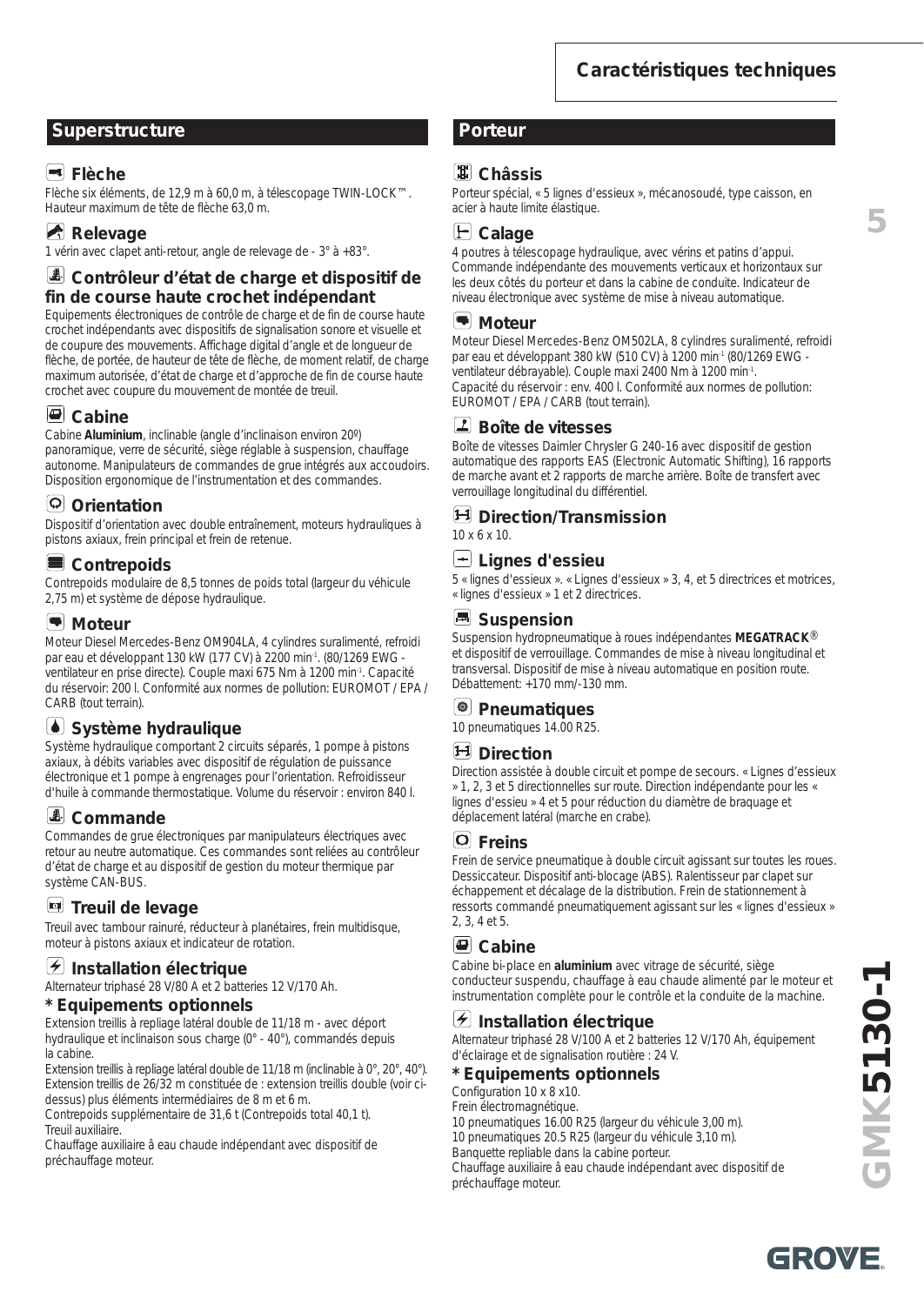#### **Superestructura Chasis**

#### **Pluma**

**6**

De 12,9 m a 60,0 m seis tramos de telescopaje TWIN-LOCK™. Altura máxima en punta 63,0 m.

#### **Elevación de pluma**

Un cilindro con válvula de seguridad. Angulo de pluma desde -3° hasta +83°.

#### **Sistema Indicador del Momento de Carga y de Final de Carrera del Gancho**

Sistema Indicador del Momento de Carga y de Final de Carrera del Gancho, con alarma audio-visual y bloqueo automático de las palancas. Este sistema incluye pantalla digital con indicación de ángulo de pluma, longitud, radio, altura de cabeza de pluma, momento de carga relativo, carga máxima permisible, carga real y alarma de fin de carrera del gancho con bloqueo del movimiento de elevación.

#### **Cabina**

**De Aluminio**, basculable (approx. 20º) amplia visibilidad, cristales de seguridad, asiento del operador ajustable y con suspensión. Calefacción independiente del motor. Controles de la grúa integrados en el apoyabrazos. Controles de operación de la grúa e instrumentación ergonómicamente situados.

### **Giro**

Dos reductores de giro con motores de pistón axial, engranaje planetario, freno de servicio y freno de retención.

#### **Contrapeso**

De 8,5 Tm., compuesto de varios bloques (Anchura del vehículo: 2,75 m). Sistema hidráulico para desmontaje.

#### **Motor**

Diesel Mercedes Benz OM904LA, 4 cilindros, refrigerado por agua, turboalimentado, 130 Kw (177 HP) a 2.200 r.p.m. (80/1269 EWG - ventilador fijo). Par máximo: 675 Nm a 1.200 r.p.m. Capacidad del depósito de combustible: 200 litros. Emisión de gases:

Según normas: EUROMOT / EPA / CARB (fuera de carretera).

#### **Sistema hidráulico**

Dos circuitos separados, con una bomba de pistones axiales y caudal variable (sensor de demanda de carga) con control electrónico limitador de potencia y una bomba de engranaje para el giro. Radiador de aceite con control por termostato. Capacidad del depósito: 840 litros.

#### **Sistema de control**

Control completamente electrónico de todos los movimientos de la grúa, usando palancas de control eléctrico con retorno automático a cero. Integrado con el Limitador de Cargas y el sistema de control del motor por un equipo "CAN-BUS".

#### **Cabrestante**

Motor de pistón axial con engranaje planetario y freno. Indicador de rotación del tambor.

#### **Sistema eléctrico**

Trifásico con alternador 28V/80A, dos baterías de 12v/170 Ah.

#### **\* Equipos opcionales**

Plumín articulado en 2 secciones, 11/18 m - con angulación fija y variable, con carga (0° - 40°) de accionamiento hidráulico. Plumín articulado en 2 secciones, 11/18 m (angulable 0°, 20°, 40°). Extensión de pluma, de celosía de 26/32 m, incluyendo el plumín de 11/18 m (el de arriba) más extensiones de 8m y 6m. Contrapeso adicional de 31,6Tm. (Contrapeso total 40,1 Tm.)

Cabrestante Auxiliar.

Calefacción independiente del motor por agua caliente, con precalentamiento del motor.

### **图 Bastidor**

Chasis especial de cinco ejes de construcción soldada tipo cajón, resistente a la torsión, en acero de alta resistencia.



Cuatro vigas telescópicas hidráulicas con cilindros verticales y placas de apoyo. Controles independientes para los movimientos horizontales y verticales, con controles en ambos lados del chasis y en la cabina de la grúa. Indicador electrónico de nivel con sistema de nivelación automática.

#### **Motor**

Diesel Mercedes Benz OM502LA, 8 cilindros, refrigerado por agua y turboalimentado, 380 Kw (510 HP) a 1.800 r.p.m. (80/1269 EWG - ventilador desconectado), par máximo: 2400 Nm, a 1.200 r.p.m. Capacidad del Depósito de Combustible: 400 litros. Emisión de gases: Según normas EUROMOT / EPA / CARB (fuera de carretera).

#### **Transmisión**

Daimler Chrysler G 240-16 más EAS (Electronic Automatic Shifting), 16 velocidades adelante y 2 atrás. Caja de transferencia de una velocidad con bloqueo de diferencial entre ejes.

**Tracción/Dirección**

10 x 6 x 10.

#### **Ejes**

5 ejes en linea. Ejes 3, 4 y 5 motrices y directrices. Ejes 1 y 2 directrices.

### **Suspensión**

**MEGATRAK**®. Todas las ruedas con suspensión hidroneumática independiente y bloqueo hidráulico. Control de nivel longitudinal y transversal con sistema de nivelación automática en carretera. Desplazamiento +170 mm./ -130 mm.

### **Neumáticos**

10 neumáticos, 14.00 R25.

### **H** Dirección

Dirección servo-asistida con doble circuito con bomba de dirección de emergencia. Los ejes 1, 2, 3 y 5 son directrices para circular por carretera. Dirección separada de los ejes 4° y 5° para la dirección en todas las ruedas y conduccion tipo cangrejo.

#### **Frenos**

Frenos de servicio: Neumático con doble circuito, actuando sobre todas las ruedas, secador de aire. Sistema antibloqueo de frenos (ABS). Freno contínuo: Freno sobre el escape, con estrangulamiento contínuo. Freno de Aparcamiento: Operado neumáticamente y aplicado por muelle sobre los ejes 2º, 3º, 4º y 5º.

### **Cabina**

De **Aluminio**, para dos personas, cristales de seguridad, asientos del conductor y pasajero con suspensión, calefacción por agua caliente del motor. Controles e instrumentación para conducción del vehículo.

### **Sistema eléctrico**

Trifásico, alternador de 28 V/100A, 2 baterías 12 V/170 Ah. Sistema de alumbrado y señalización a 24 V.

#### **\* Equipos opcionales**

10 x 8 x 10.

Retardador eléctrico. 10 neumáticos 16.00 R25(Anchura del vehículo: 3,00 m). 10 neumáticos 20.5 R25 (Anchura del vehículo: 3,10 m). Litera plegable en la cabina del chasis. Calefacción independiente del motor por agua caliente, con precalentamiento del motor.

\* Siguientes equipos bajo demanda

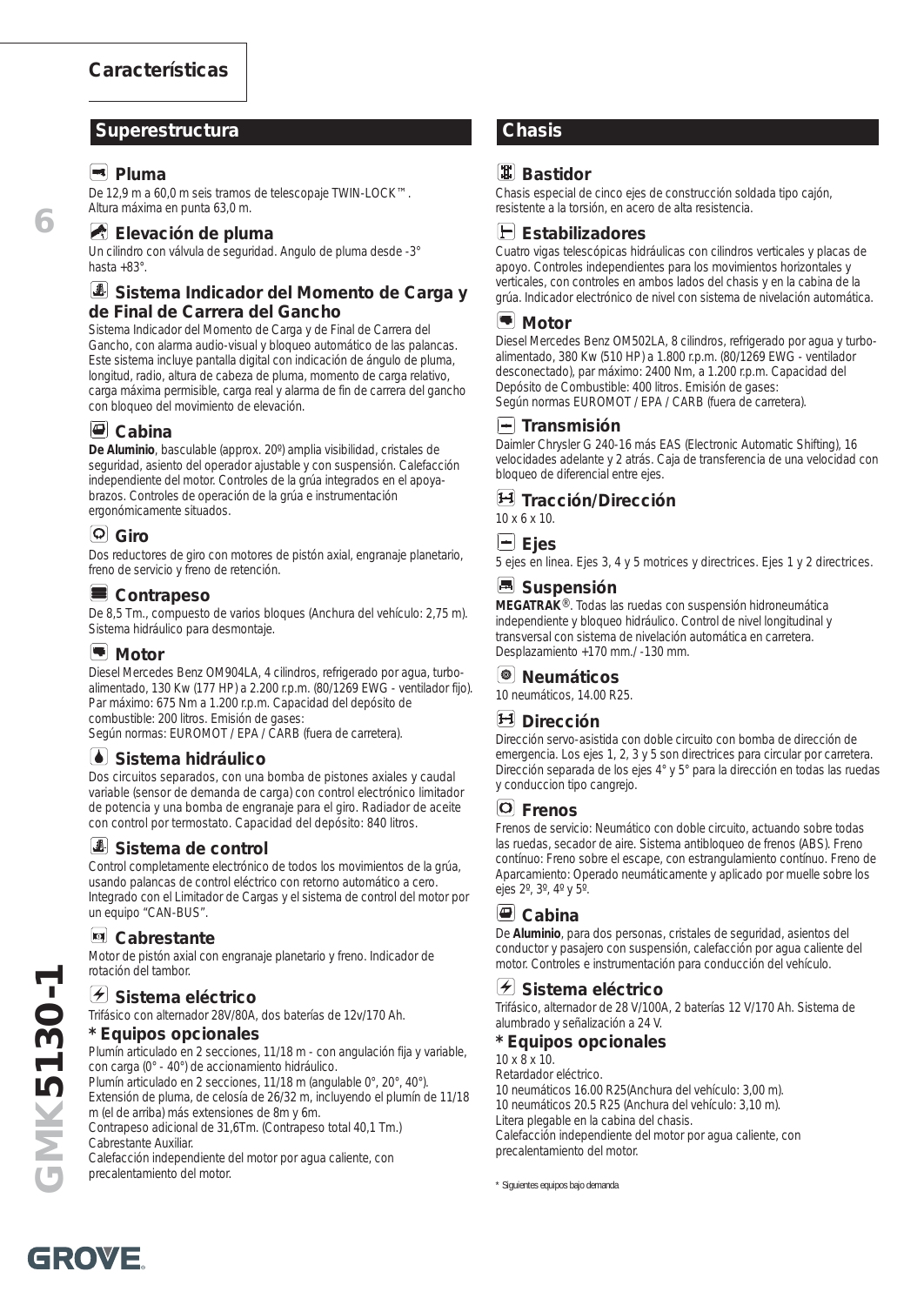**7**

### **Torretta Carro**

### **Ex** Braccio

Da 12,9 a 60,0 metri; 6 sezioni con sfilamento TWIN-LOCK™. Massima altezza in punta 63,0 metri.

#### Sollevamento Braccio

Un cilindro con valvola di sicurezza, angolo del braccio da -3° a +83°

#### **Limitatore di carico e blocco dei movimenti**

Limitatore di carico e blocco dei movimenti con allarme visivo e sonoro e controllo dell'esclusione delle leve. Questo sistema è provvisto di display elettronico riportante l'angolo e la lunghezza del braccio, il raggio di lavoro, l'altezza di lavoro, il momento, il carico ammissibile e il peso attuale. Allarme di blocco sui movimenti e sull'argano.

#### **Cabina**

Costruita in alluminio, grande visibilità, ribaltable (circa 20º) cristalli di sicurezza, sedile regolabile con sospensione. Riscaldamento ad acqua indipendente dal motore. Comandi della gru integrati nei braccioli, strumentazione di controllo e servizio.

#### **Rotazione**

Ottenuta con riduttore a planetario, freno di servizio e freno d'arresto.

#### **Contrappeso**

8,5 tonnellate realizzato da diverse sezioni (larghezza veicolo 2,75 metri). Sistema di rimozione idraulico.

#### **Motore**

Mercedes Benz 0M904LA, diesel 4 cilindri, raffreddato ad acqua, sovralimentato, potenza di 130 kW (177PS) a 2200 giri (80/1269 EWG ventola rigida). Coppia massima 675 Nm a 1200 giri.Capacità serbatoio 200 litri. Emissione gassose allo scarico nei limiti: EUROMOT/EPA/CARB (motori non stradali).

### **Impianto idraulico**

Due circuiti separati, una pompa a portata variabile con limitazione elettronica (load sensing) e una pompa a ingranaggi per la rotazione. Raffreddamento olio idraulico con controllo termostatico. Capacità serbatoio 840 litri.

#### **Comandi**

Controllo completamente elettronico di tutte le funzioni di movimentazione della gru, leve di movimentazione a controllo elettrico con azzeramento automatico. Integrato con sistema LMI( Limitatore di carico) e sistema di controllo del motore CAN-BUS.

#### **Argano**

Motore a portata variabile con riduttore e freno. Indicatore della rotazione dell'argano.

#### **I**<del>I</del> Ilmpianto elettrico

Alternatore trifase 28V/80 A, due batterie 12V 170Ah.

#### **\* Accessori opzionali**

Prolunga tralicciata pieghevole 11/18 metri, con sistema di posizionamento idraulico e angolazione sotto carico (0° - 40°), controllata dalla cabina gru. Prolunga tralicciata pieghevole 11/18 metri, inclinabile a 0°, 20° e 40°. Prolunga tralicciata 26/32 metri inclusi 8 metri e 6 metri fissi non angolabili, piú prolunga tralicciata 11/18 metri (vedi sopra).

Cabina operatore inclinabile (ca. 20°) incluso controllo elettronico del livellamento della macchina sia dalla cabina torretta che dai comandi stabilizzatori sul carro.

Contrappeso aggiuntivo di 31,6 tonnellate (contrappeso totale 40,1 tonnellate).

Argano ausiliario.

Riscaldamento autonomo con preriscaldatore motore.

### **Telaio**

Telaio speciale 5 assi, completamente saldato, in acciaio scatolato ad alta resistenza, resistente alla torsione.

**F** Stabilizzatori

4 travi orizzontali con cilindri verticali e piatti d'appoggio, comandi indipendenti dei movimenti orizzontali e verticali sui due lati del carro e dalla cabina della torretta. Indicatori elettronici di livello con sistema di messa in bolla automatico.

#### **Motore**

Mercedes Benz OM502LA diesel 8 cilindri raffreddato ad acqua, sovralimentato, potenza di 380 kW (510 PS) a 1800 giri (80/1269 EWG fan loose). Coppia massima 2400 Nm a 1200 giri. Capacità serbatoio 400 litri. Emissione gassosa allo scarico nei limiti: EUROMOT / EPA / CARB (motori non stradali).

#### **Cambio**

Daimler Chrysler G 240-16 con EAS (Electronic Auto Shifting) 16 velocità avanti più 2 retromarcia. Riduttore ripartitore a una velocità.

#### **Trazione/Sterzo**

10 x 6 x 10

#### **Assali**

5 assi: 5 assali sterzanti, assali motori terzo, quarto e quinto.

#### **B** Sospensioni

MEGATRAK® Tutte le ruote sono montate su sospensioni idropneumatiche indipendenti con bloccaggio idraulico. Controllo del livellamento longitudinale e trasversale con livellamento automatico per la circolazione stradale. Corsa +170mm/-130mm.

#### **Pneumatici**

10 pneumatici montati in singolo 14.00 R25

#### **Sterzo**

Doppio circuito, Servoassistito idraulicamente con pompa di emergenza. Assi 1 2 3 e 5 comandati dallo sterzo durante la guida. Comando separato per il quarto e il quinto asse per eseguire la sterzatura combinata e a granchio.

#### **Freni**

Freno di servizio: pneumatico a doppio circuito, agente su tutte le ruote, con essiccatore aria. Sistema frenante antiblocco (ABS). Freno di stazionamento: scarico frenato e controllo costante valvola .Freno di parcheggio: con molle precaricate a comando pneumatico agente sugli assi 2,3,4 e 5.

### **Cabina**

In alluminio, due posti, cristalli di sicurezza, sedile autista e passeggero con sospensione, riscaldamento a ricircolo con il liquido di raffreddamento motore. Completa strumentazione di controllo e guida.

#### **IImpianto elettrico**

Alternatore trifase 28V/100 A, due batterie 12V 170Ah. Luci e segnali a 24 V.

#### **\* Accessori opzionali**

10x8x10

Retarder elettrico

10 pneumatici 16.00 R25 (larghezza veicolo 3,00 metri) 10 pneumatici 20.5 R25 (larghezza veicolo >3,00 metri) Riscaldamento autonomo con preriscaldatore motore.

\* Altri a richiesta.

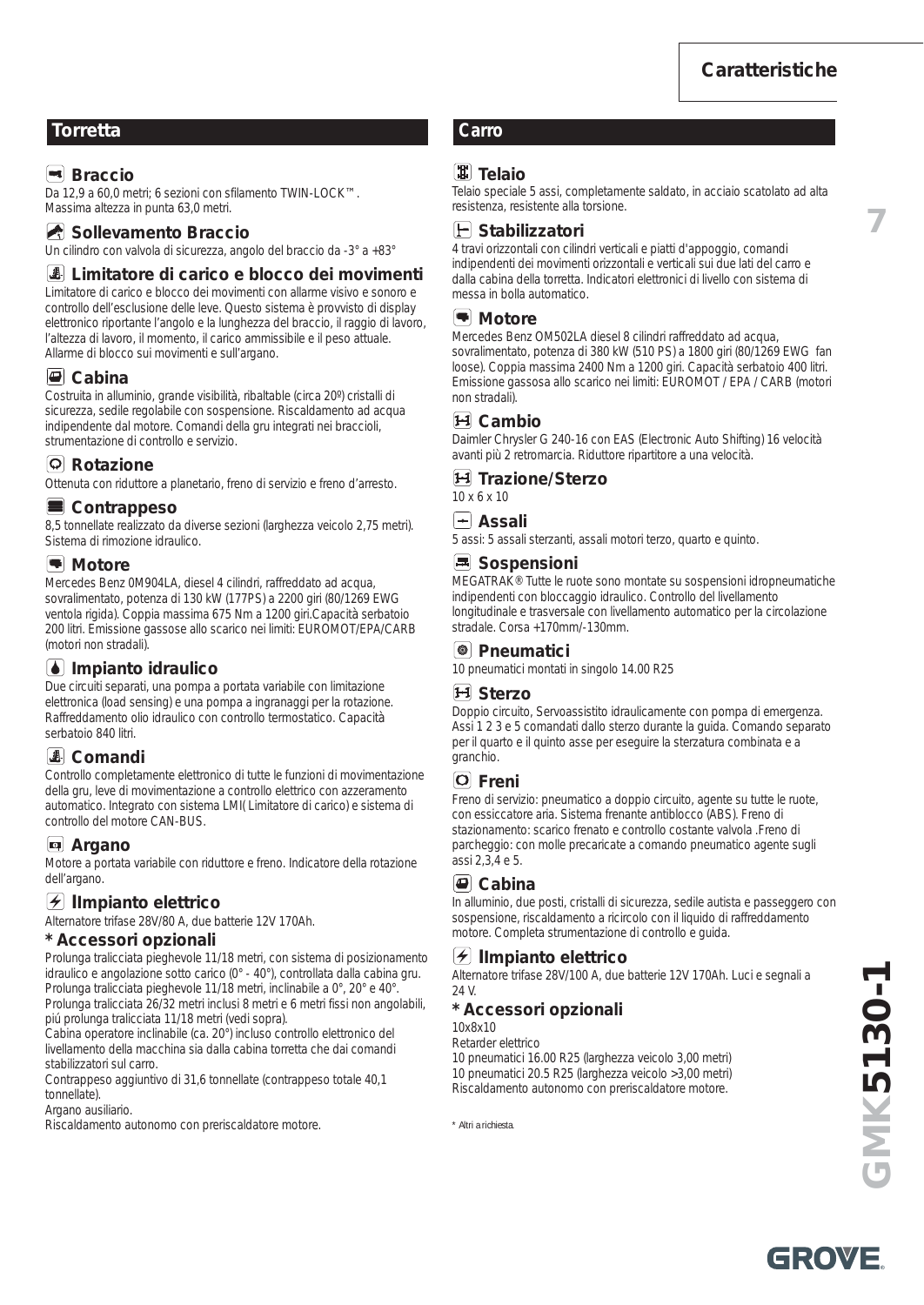### **Data • Daten • Caractéristiques • Datos • Dati**

|--|

đ

| Axle<br>Achse<br>Essieu<br>Eje<br>Asse |  |  | <b>Total weight</b><br>Gesamtgewicht<br>Poids total<br>Peso total<br>Peso totale |
|----------------------------------------|--|--|----------------------------------------------------------------------------------|
|                                        |  |  | $60*$                                                                            |

\* with 8,5 t counterweight, 10x8x10, 16.00 R25 tyres, 11/18 m bi-fold swingaway, 20 t hookblock / 11 t counterweight, 10x6x10, 16.00 R25 tyres, 20 t hookblock

\* mit 8,5 t Gegengewicht, 10x8x10, 16.00 R25 Reifen, 11/18 m Doppelklappspitze, 20 t Hakenflasche / 11 t Gegengewicht, 10x6x10, 16.00 R25 Reifen, 20 t Hakenflasche<br>\* avec contrepoids de 8,5t, 10x8x10, pneus, 16.00 R25, ext

| <b>Lifting Capacity</b><br><b>Traglast</b><br>Force de levage<br>Capacidad de elevación<br>Capacità di sollevamento | <b>Sheaves</b><br>Rollen<br><b>Poulies</b><br>Poleas<br>Carrucole | Weight<br>Gewicht<br>Poids<br>Peso<br>Peso | Parts of line<br>Stränge<br><b>Brins</b><br>Ramales de cable<br>Numero di funi | Possible load with the crane *<br>Mögliche Traglast am Kran *<br>Capacité possible sur la grue *<br>Carga posible con la grue *<br>Portata ammissibile con la gru * |
|---------------------------------------------------------------------------------------------------------------------|-------------------------------------------------------------------|--------------------------------------------|--------------------------------------------------------------------------------|---------------------------------------------------------------------------------------------------------------------------------------------------------------------|
| 120 t                                                                                                               |                                                                   | 1700 ka                                    | $2 - 16$                                                                       | 110 <sub>t</sub>                                                                                                                                                    |
| 100 <sub>t</sub>                                                                                                    |                                                                   | 1150 ka                                    | $2 - 15$                                                                       | 100 <sub>t</sub>                                                                                                                                                    |
| 751                                                                                                                 |                                                                   | 850 kg                                     | $2 - 11$                                                                       | 75 t                                                                                                                                                                |
| 501                                                                                                                 |                                                                   | 675 kg                                     | 7 - 2                                                                          | 49 t                                                                                                                                                                |
| 201                                                                                                                 |                                                                   | 325 kg                                     | - 3                                                                            | 20 <sub>t</sub>                                                                                                                                                     |
| 81                                                                                                                  | H/B                                                               | 200 kg                                     |                                                                                |                                                                                                                                                                     |

■ requires additional boom nose sheave, Zusatzausrüstung am Rollenkopf erforderlich, demande d'utiliser une poulie auxiliare de tête de flèche,<br>- requiere polea adicional en la cabeza de pluma, è richiesto un blocco di ca





|             |         | 2       | 3         | 4                       | 5 | 6         |                       | 8         | R       | t il. |
|-------------|---------|---------|-----------|-------------------------|---|-----------|-----------------------|-----------|---------|-------|
| km/h<br>S/N | 4,7/5,6 | 6,9/8,3 | 10,4/12,5 | $15,1/18,2$   20,6/24,8 |   |           | $30,5/37,2$ 45,6/54,9 | 66,4 / 80 | 5,2/6,2 | 72%   |
| O.          |         |         |           |                         |   | 14.00 R25 |                       |           |         |       |

# **+**

|                  |                             | Infinitely variable<br>stufenlos<br>progressivement variable<br>Infinitamente variable<br>Infinitamente variabile | Rope<br>Seil<br>Câble<br>Cable<br>Fune | Max. Single line pull<br>Max. Seilzug<br>Effort maxi au brin simple<br>Tiro máximo por ramal<br>Tiro max. per singola fune |
|------------------|-----------------------------|-------------------------------------------------------------------------------------------------------------------|----------------------------------------|----------------------------------------------------------------------------------------------------------------------------|
| $\bullet$        | $0 - 120$ m/min             | single line<br>für einfachen Strang<br>brin simple<br>ramal simple<br>tiro a fune singola                         | 19 mm/255 m                            | 70 kN                                                                                                                      |
| $\boldsymbol{Q}$ | $0 - 120$ m/min             | single line<br>für einfachen Strang<br>brin simple<br>ramal simple<br>tiro a fune singola                         | 19 mm/225 m                            | 70 kN                                                                                                                      |
|                  | $0 - 1.5$ min <sup>-1</sup> |                                                                                                                   |                                        |                                                                                                                            |
|                  | $-3°$ to + 83°              | 45s                                                                                                               |                                        |                                                                                                                            |
|                  | 12,9 m to 60 m              | 430 s                                                                                                             |                                        |                                                                                                                            |

**8**

**GMK5130-1**

GMK5130-1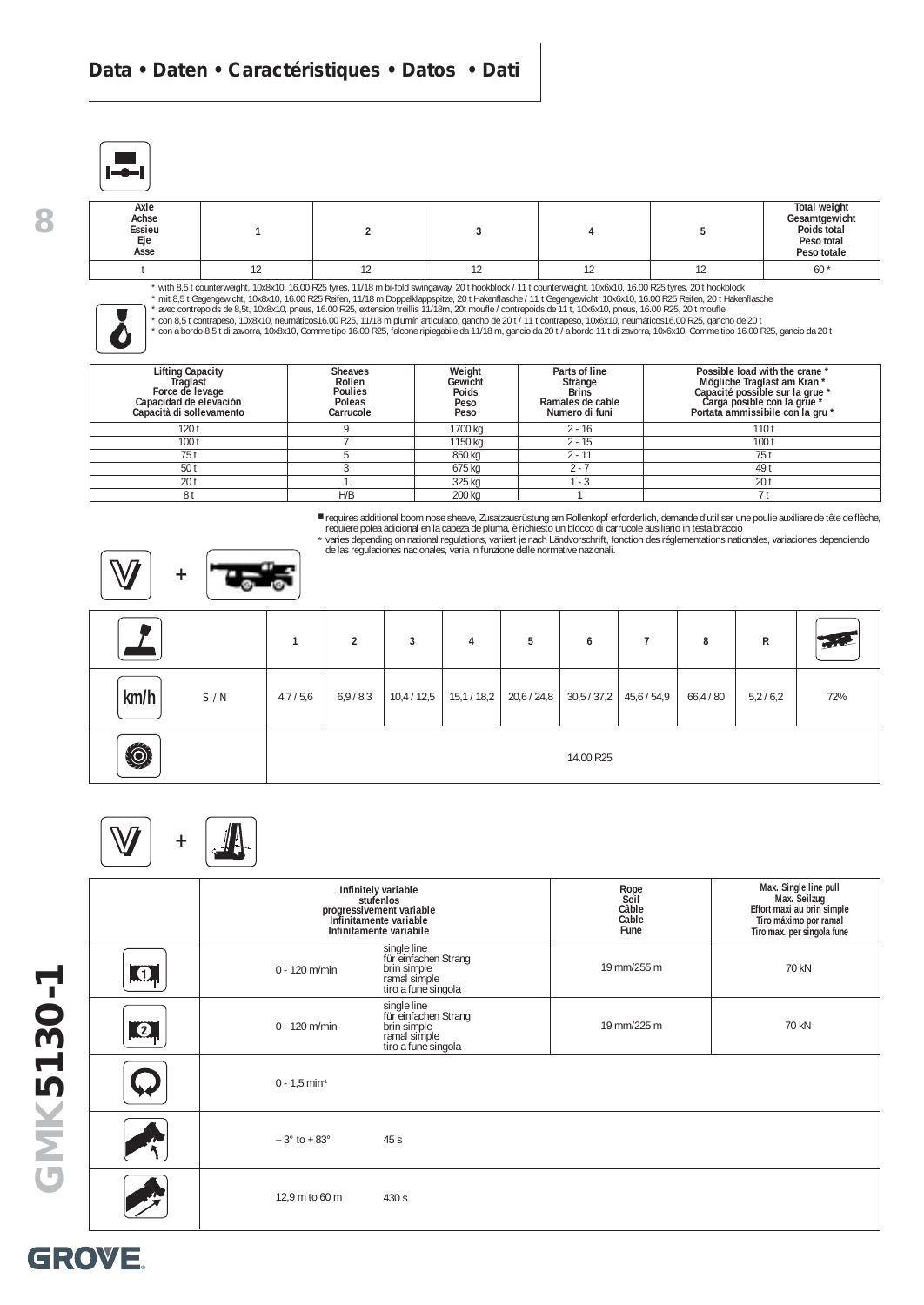### **Dimensions • Abmessungen • Encombrement • Dimensiones • Dimensioni**



Ra = Radius all wheels steered Radius allradgelenkt Rayon toutes les roues directrices Radio de giro con todas las ruedas giradas Raggio di curva con tutte le ruote sterzate

**GMK5130-1** GMK5130-1

**9**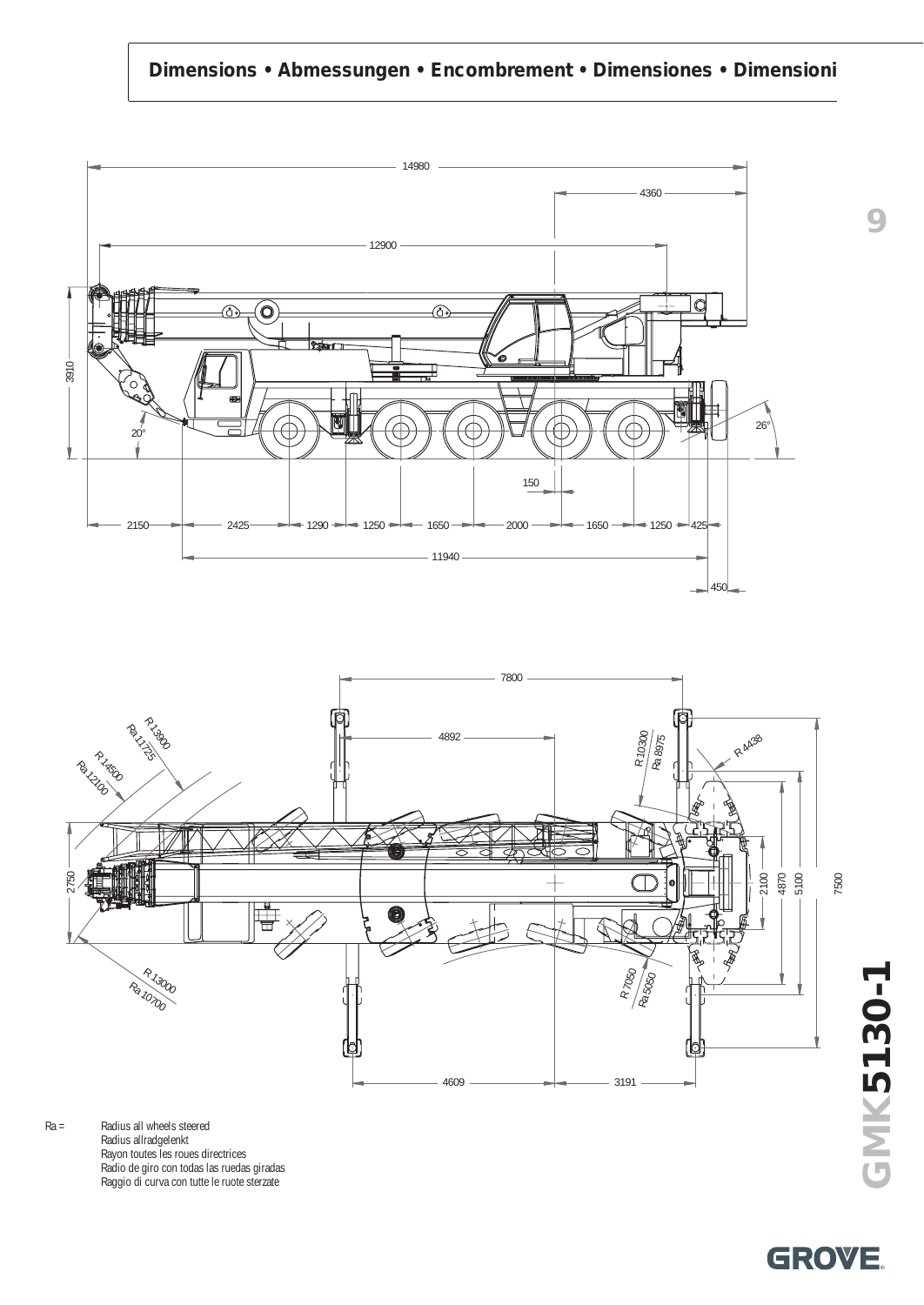### **Dimensions • Abmessungen • Encombrement • Dimensiones • Dimensioni**

### **Counterweight • Gegengewicht • Contrepoids • Contrapesos • Contrappesi**



|                 | $\mathbf{1}$<br>2,5t | $\mathbf{2}$<br>2,5t | $\overline{3}$<br>5,0t | $\mathbf{3}$<br>5,0t | $\mathbf{3}$<br>5,0t | $\overline{4}$<br>5,0t | $\boldsymbol{6}$<br>2,5t | (10)<br>5,8t | (10)<br>5,8t | (11)<br>1,0t       |
|-----------------|----------------------|----------------------|------------------------|----------------------|----------------------|------------------------|--------------------------|--------------|--------------|--------------------|
| 1 <sub>t</sub>  |                      |                      |                        |                      |                      |                        |                          |              |              | X                  |
| $3,5$ t         |                      |                      |                        |                      |                      |                        | X                        |              |              | X                  |
| 6 <sup>t</sup>  | X                    |                      |                        |                      |                      |                        | $\mathsf{X}$             |              |              | X                  |
| $8,5$ t         | X                    | X                    |                        |                      |                      |                        | $\pmb{\mathsf{X}}$       |              |              | $\pmb{\mathsf{X}}$ |
| 11 <sub>t</sub> | X                    |                      | X                      |                      |                      |                        | $\mathsf{X}$             |              |              | X                  |
| $13,5$ t        | X                    | X                    | $\mathsf{X}$           |                      |                      |                        | $\mathsf{X}$             |              |              | $\pmb{\mathsf{X}}$ |
| 16 <sub>t</sub> | X                    |                      | $\pmb{\times}$         | X                    |                      |                        | $\pmb{\mathsf{X}}$       |              |              | X                  |
| $18,5$ t        | X                    | X                    | X                      | X                    |                      |                        | $\mathsf{X}$             |              |              | X                  |
| 21t             | X                    |                      | $\mathsf{x}$           | X                    | X                    |                        | $\mathsf{X}$             |              |              | $\pmb{\mathsf{X}}$ |
| $23,5$ t        | X                    | X                    | X                      | X                    | X                    |                        | X                        |              |              | X                  |
| 26t             | X                    |                      | X                      | X                    | X                    | X                      | $\mathsf{X}$             |              |              | $\pmb{\mathsf{X}}$ |
| $28,5$ t        | X                    | X                    | $\pmb{\mathsf{X}}$     | X                    | X                    | X                      | $\pmb{\mathsf{X}}$       |              |              | $\pmb{\mathsf{X}}$ |
| $40,1$ t        | X                    | X                    | $\pmb{\mathsf{X}}$     | X                    | X                    | X                      | X                        | X            | X            | $\pmb{\mathsf{X}}$ |

**10**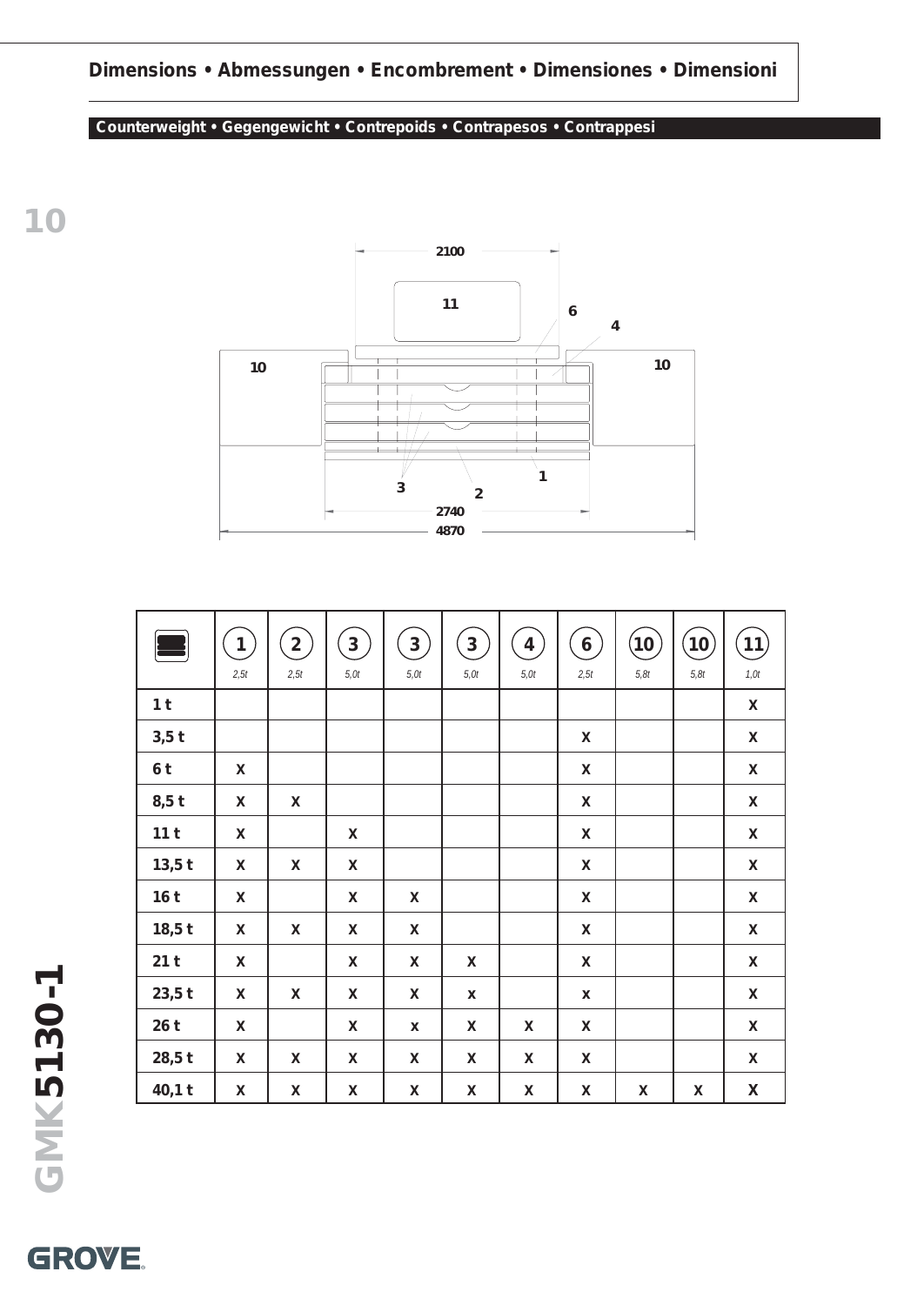### **Dimensions • Abmessungen • Encombrement • Dimensiones • Dimensioni**

#### **Counterweight • Gegengewicht • Contrepoids • Contrapesos • Contrappesi**



| $\blacksquare$  | $\mathbf{1}$<br>2,5t | $\overline{2}$<br>2,5t | $\overline{3}$<br>5,0t | $\overline{4}$<br>5,0t | 5<br>2,5t | $\overline{7}$<br>2,5t | 8<br>3,75t | 9<br>3,75t         | (10)<br>5,8t | $\left( 10\right)$<br>5,8t | (11)<br>$1,0t$     |
|-----------------|----------------------|------------------------|------------------------|------------------------|-----------|------------------------|------------|--------------------|--------------|----------------------------|--------------------|
| 1 <sub>t</sub>  |                      |                        |                        |                        |           |                        |            |                    |              |                            | X                  |
| $3,5$ t         |                      |                        |                        |                        |           | X                      |            |                    |              |                            | X                  |
| 6 <sup>t</sup>  |                      |                        |                        |                        | X         | X                      |            |                    |              |                            | $\mathsf X$        |
| $8,5$ t         | X                    |                        |                        |                        | X         | X                      |            |                    |              |                            | $\pmb{\mathsf{X}}$ |
| 11 <sub>t</sub> | X                    |                        |                        |                        |           |                        | X          | X                  |              |                            | $\pmb{\mathsf{X}}$ |
| $13,5$ t        | X                    |                        |                        |                        |           | X                      | X          | X                  |              |                            | $\mathsf X$        |
| 16 <sub>t</sub> | X                    |                        |                        |                        | X         | X                      | X          | X                  |              |                            | X                  |
| $18,5$ t        | X                    |                        | X                      |                        |           | X                      | X          | X                  |              |                            | $\mathsf X$        |
| 21t             | X                    |                        | X                      |                        | X         | X                      | X          | X                  |              |                            | $\mathsf X$        |
| $23,5$ t        | X                    | X                      | X                      |                        | X         | X                      | X          | X                  |              |                            | $\pmb{\mathsf{X}}$ |
| 26t             | $\mathsf{X}$         |                        | X                      | X                      | X         | X                      | X          | X                  |              |                            | $\mathsf X$        |
| $28,5$ t        | X                    | X                      | X                      | X                      | X         | X                      | X          | $\pmb{\mathsf{X}}$ |              |                            | X                  |
| $40,1$ t        | X                    | X                      | X                      | X                      | X         | X                      | X          | X                  | X            | X                          | $\mathsf X$        |

\* Special option, Wahlweise, Option spéciale, Optíon especial, Equipaggiamento speciale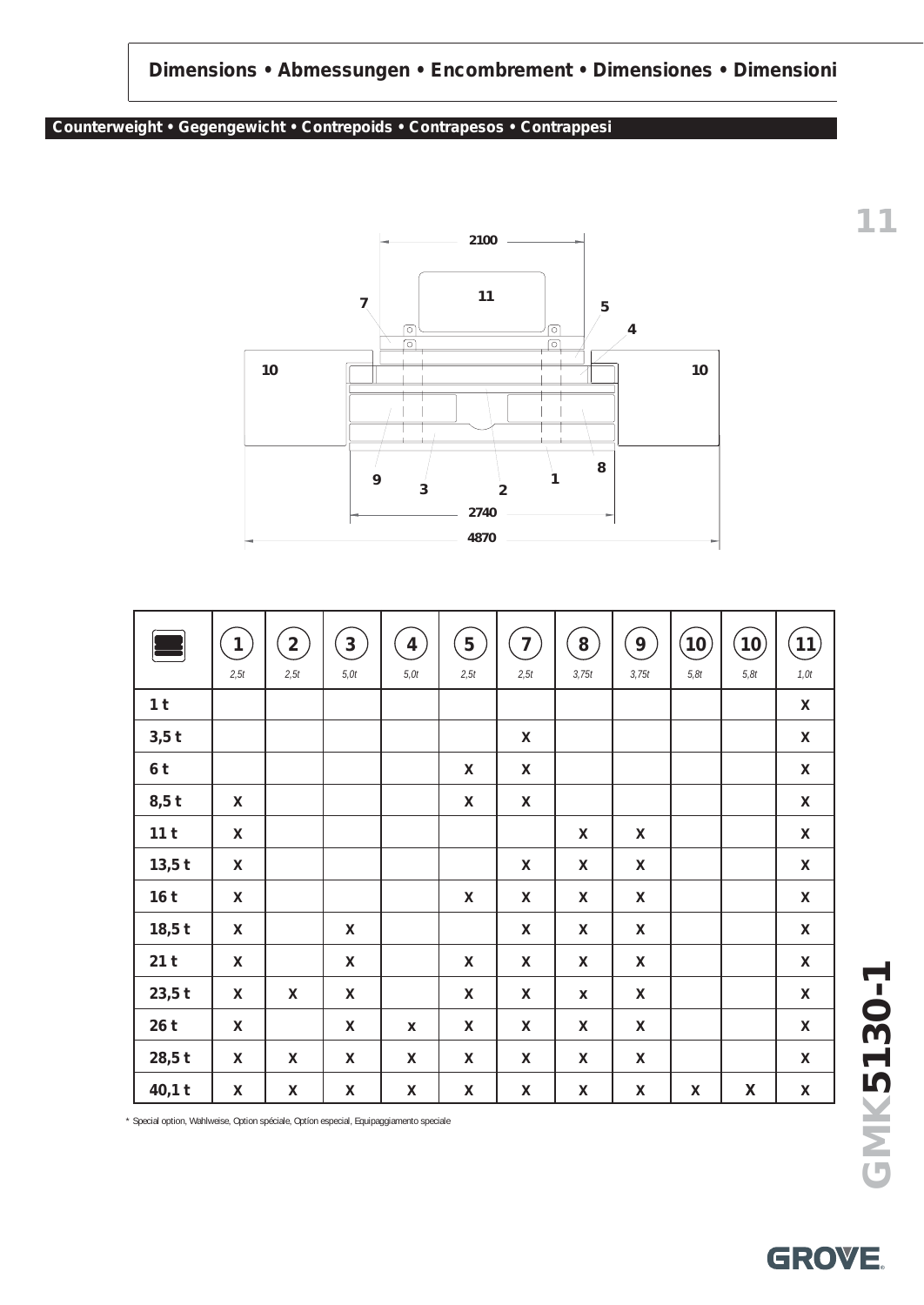#### **Notes • Hinweise • Notes • Notas • Note**

#### **Lifting capacities according to DIN/ISO • 85%**

**WARNING: THIS CHART IS ONLY A GUIDE. The Notes below are for illustration only and should not be relied upon to operate the crane. The individual crane's load chart, operating instructions and other instruction plates must be read and understood prior to operating the crane.**

DIN/ISO: The structural analysis is based on DIN 15018, part 2 and 3 as well as on FEM 5004 standards. Tipping conditions are governed by DIN 15019, part 2 and ISO 4305 standards. They also take into account the requirements of EN 13000: 2004 and therefore comply with the requirements of the EU Machinery Directive.

85%: The lifting capacities are based on ANSI/ASME B30.5 and do not exceed 85% of the tipping load. Certain dynamic influences and wind require reduction of capacity. Lifting capacities at 85% do not comply with the essential health and safety requirements of the EU Machinery Directive.

The lifting capacities in the load charts are indicated in metric tonnes.

Lifting capacity = payload + weight of the hook block and suspending device.

The lifting capacities for the telescopic boom apply without jibs (swingaway lattice, boom extension, luffing-jib etc.)

The lifting capacities are subject to modifications.

**12**

#### **Traglasten entsprechen DIN/ISO • 85%**

#### **WARNUNG: DIESE TABELLE IST LEDIGLICH EINE RICHTLINIE. Die Hinweise dienen als Erklärung und sind für die Kranbedienung nicht maßgebend. Vor Inbetriebnahme des Kranes sind die zugehörigen Traglasttabellen, Bedienungsanleitung und andere Vorschriften eingehend zu studieren.**

DIN/ISO: Der Festigkeitsberechnung liegen die DIN 15018 Teil 2 und 3 sowie die FEM 5004 zugrunde. Die Traglasten im Standsicherheitsbereich entsprechen DIN 15019 Teil 2 und ISO 4305. Sie berücksichtigen außerdem die Forderungen der EN 13000: 2004, und entsprechen damit den Anforderungen der Maschinenrichtlinie.

85%: Die Traglasten basieren auf der ANSI/ASME B30.5 und überschreiten nicht 85% der Kipplast. Wind und dynamische Einflüsse reduzieren die Traglast.

Die 85% Traglasten entsprechen nicht den Sicherheitsanforderungen der EG-Maschinenrichtlinie.

Die Traglasten in den Tabellen sind in metrischen Tonnen angegeben.

Traglast = Nutzlast + Eigengewicht der Hakenflasche und der Anschlagmittel.

Die Traglasten für den Teleskopausleger gelten ohne Spitzenanbauten (Klappspitze, Vorbauspitze, Wippspitze, etc.)

#### Änderungen der Tragfähigkeit vorbehalten.

#### **Capacités de levage selon DIN/ISO • 85%**

**ATTENTION: CE TABLEAU N'EST QU'UN GUIDE. Les notes ci-dessous sont données à titre d'exemple et ne devront pas être utilisées pour faire fonctionner la grue. Toute la documentation concernant chaque type de grue: tableau des charges, instructions de fonctionnement et toutes autres plaques d'instructions devront être lues et comprises avant de manoeuvrer la grue.**

- DIN/ISO: Le calculs de résistance sont basés sur les normes DIN 15018, sections 2 et 3 et FEM 5004.
	- Les calculs de basculement sont basés sur les normes DIN 15019, section 2 et ISO 4305. Elles tiennent également compte des
	- paramètres établis par la norme en project EN 13000: 2004 et de ce fait satisfont les exigences de la Directive Européenne Machines.
	- 85%: Les capacités de levage sont basées sur les normes ANSI/ASME B30.5 et ne dépassent pas 85% de la charge de basculement. Les conditions de vente et les effets dynamiques réduisent les capacités de levage.
		- Les capacités de levage à 85% ne respectent pas les préconisations concernant la santé et la sécurité prévues par la Directive Machines CE.

#### Les capacités de levage dans les tableaux sont indiquées en tonnes métriques.

Capacité de levage = charge utile + poids des moufle/crochet et accessoires.

Les capacités de levage pour la flèche télescopique s'entendent sans allonges (flèchette, flèchette pliante, volée variable etc.)

Modifications des capacités de levage réservées.

#### **Capacidades de elevación de acuerdo con DIN/ISO • 85%.**

#### **AVISO: ESTA TABLA ES SOLO UNA ORIENTACION. Las notas que aparecen al final de la misma solo sirven de ilustración y no deben ser tomadas como instrucciones para operar la grúa. La tabla de cargas, las instrucciones de operación y otras placas ilustrativas de cada grúa deben ser leídas y correctamente interpretadas antes de operar la grúa.**

DIN/ISO: Los analisis de resistencia están basados en las normas DIN 15018, apartados 2 y 3 asi como en las normas FEM 5004. Las condiciones de vuelco están reguladas por las normas DIN 15019 apartado 2 y ISO 4305. Tienen tambien cuenta de las exigencias establecidas por EN 13000: 2004 y asi cumplen con los requerimientos de las Directivas de Maquinaria de la UE.

85%: Las capacidades de elevación están basadas en las Normas ANSI/ASME B30.5 y no exceden del 85% del momento de vuelco. Ciertas influencias dinámicas y el viento requieren una reducción de las capacidades.

Las capacidades de elevación al 85% no cumplen con las normas de seguridad exigidas por las Directivas de Maquinaria de la CEE.

Las capacidades de elevación en las tablas estan referidas en Tm.

Capacidad de elevación = Carga + peso del gancho y aparejos de carga.

Las capacidades de elevación para la pluma telescópica sin plumines (plegables, extensiones de pluma, angulables por motor, etc.) Las capacidades de elevación están sujetas a modificación.

#### **Capacità di sollevamento in accordo con DIN/ISO • 85%**

#### **ATTENZIONE: QUESTA TABELLA E' SOLO UNA GUIDA. Le note qui sotto riportate sono date a titolo d'esempio e non devono essere utilizzate per operare la gru. La tabella di carico, le istruzioni d'uso ed ogni altro foglio illustrativo devono essere letti e compresi prima di manovrare la gru.**

- DIN/ISO: il calcolo di resistenza è basato sulle norme DIN 15018, parte 2 e parte 3 come sugli standard FEM5004. Le condizioni di ribaltamento sono regolate dalle norme DIN 15019 parte 2 e gli standard ISO 4305.
	- Esse tengono conto anche dei parametri stabiliti da EN13000: 2004 e quindi soddisfano le richieste della Direttiva Macchine Europea.
	- 85%: Le capacità di sollevamento sono conformi alla norma ANSI/ASME B30.5 e non superano l'85% del carico di ribaltamento.
		- Alcuni fattori dinamici e l'azione del vento richiedono una riduzione di portate.
			- Le capacità di sollevamento calcolate all'85% non sono conformi con i requisiti essenziali di salute e sicurezza della Direttiva Macchine CE.
- I carichi nelle tabelle di portata sono espressi in tonnellate metriche.
- I carichi indicati nelle tabelle non comprendono il peso dei ganci, dei tiranti, e di nessun altro accessorio di sollevamento.
- I carichi indicati nelle tabelle sono validi per il braccio telescopico senza falconi o estensioni del braccio.

I carichi indicati sono soggetti a modifiche.



**GMK5130-1**

GMK5130-1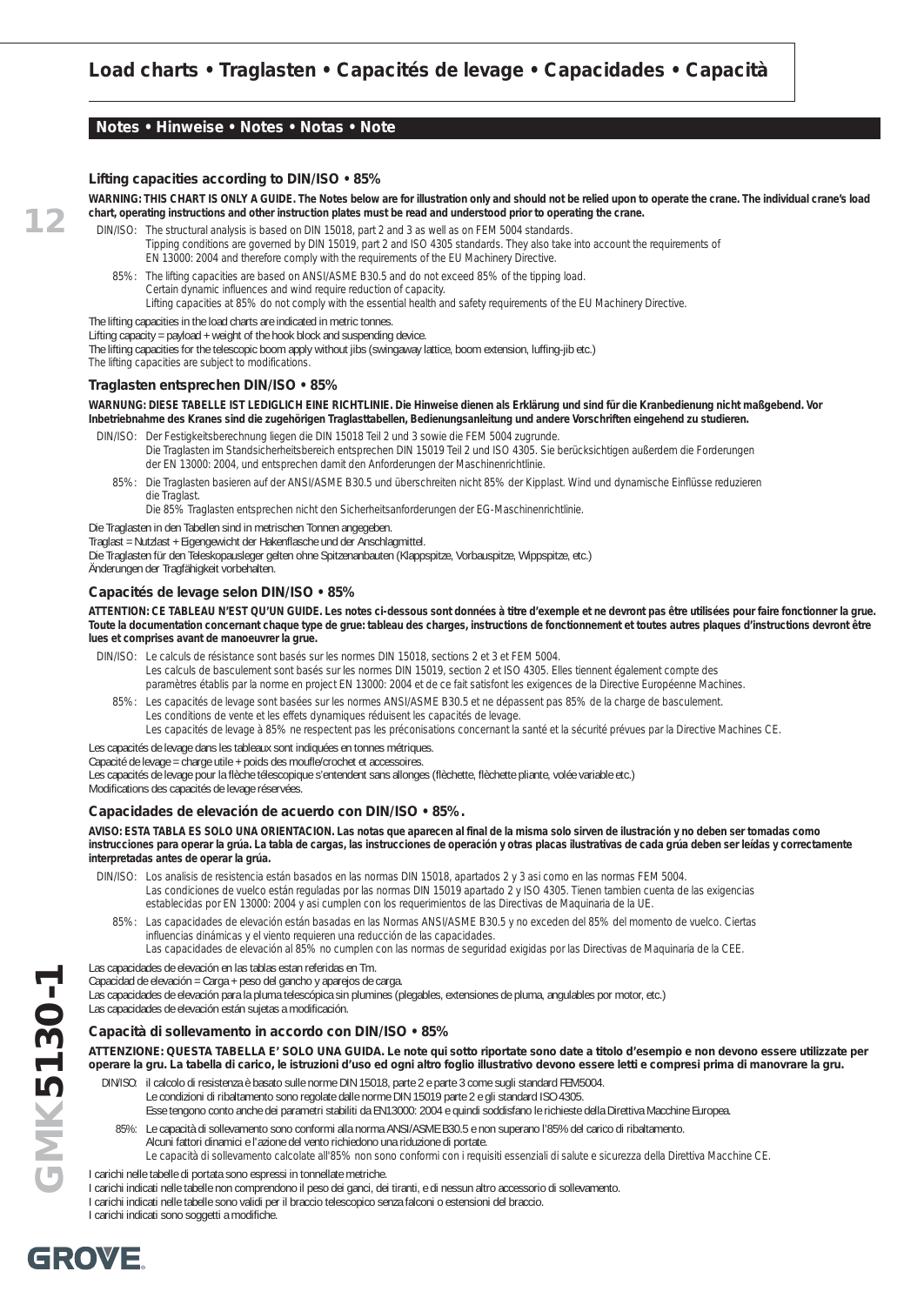#### **Overview • Übersicht • Tableu synoptique • Resumen de las tablas • Tabella riassuntiva**



|      |                        |                        |                 |                 |                        |                        |                               |                        |                 |                 |           |           | 7,80 x 7,50 m |
|------|------------------------|------------------------|-----------------|-----------------|------------------------|------------------------|-------------------------------|------------------------|-----------------|-----------------|-----------|-----------|---------------|
| m    | 40,1                   | 28,5                   | 26              | 23,5            | 21                     | 18,5                   | 16                            | 13,5                   | 11              | 8,5             | 6         | 3,5       |               |
| 12,9 | $\centerdot{}^{\star}$ | $\bullet^\star$        | $\bullet^\star$ | $\bullet^\star$ | $\centerdot{}^{\star}$ | $\centerdot{}^{\star}$ | $\scriptstyle\bullet^{\star}$ | $\centerdot{}^{\star}$ | $\bullet^\star$ | $\bullet^\star$ | $\bullet$ | $\bullet$ | $\bullet$     |
| 17,6 | $\cdot^*$              | $\cdot^*$              | $\cdot^*$       | $\cdot^*$       | $\centerdot{}^*$       | $\cdot^*$              | $\cdot^{\star}$               | $\cdot^*$              | $\cdot^{\star}$ | $\cdot^*$       | ٠         | $\bullet$ | $\bullet$     |
| 22,3 | $\centerdot{}^{\star}$ | $\centerdot{}^{\star}$ | $\bullet^\star$ | $\bullet^\star$ | $\centerdot{}^{\star}$ | $\centerdot{}^{\star}$ | $\bullet^{\star}$             | $\centerdot{}^{\star}$ | $\bullet^\star$ | $\bullet^\star$ | ٠         | $\bullet$ | ٠             |
| 27,0 | $\bullet$              | $\bullet$              | $\bullet$       | $\bullet$       | $\bullet$              | $\bullet$              | ٠                             | $\bullet$              | $\bullet$       | $\bullet$       | $\bullet$ | $\bullet$ | ٠             |
| 31,6 | $\bullet$              | $\bullet$              | $\bullet$       | $\bullet$       | $\bullet$              | $\bullet$              | $\bullet$                     | $\bullet$              | $\bullet$       | $\bullet$       | $\bullet$ | $\bullet$ | $\bullet$     |
| 36,3 | $\bullet$              | $\bullet$              | $\bullet$       | $\bullet$       | ٠                      | $\bullet$              | $\bullet$                     | $\bullet$              | $\bullet$       | $\bullet$       | $\bullet$ | $\bullet$ | $\bullet$     |
| 41,1 | $\bullet$              | $\bullet$              | $\bullet$       | $\bullet$       | $\bullet$              | $\bullet$              | $\bullet$                     | $\bullet$              | $\bullet$       | $\bullet$       | $\bullet$ | $\bullet$ | $\bullet$     |
| 45,8 | $\bullet$              | $\bullet$              | $\bullet$       | $\bullet$       | ٠                      | $\bullet$              | ٠                             | $\bullet$              | $\bullet$       | ٠               | ٠         | $\bullet$ | $\bullet$     |
| 50,6 | $\bullet$              | $\bullet$              | $\bullet$       | $\bullet$       | $\bullet$              | $\bullet$              | $\bullet$                     | $\bullet$              | $\bullet$       | $\bullet$       | $\bullet$ | $\bullet$ | $\bullet$     |
| 55,3 | $\bullet$              | $\bullet$              | $\bullet$       | $\bullet$       | ٠                      | $\bullet$              | ٠                             | $\bullet$              | $\bullet$       | ٠               | $\bullet$ | $\bullet$ | ٠             |
| 60,0 | $\bullet$              | $\bullet$              | $\bullet$       | $\bullet$       | $\bullet$              | $\bullet$              | $\bullet$                     | $\bullet$              | $\bullet$       | $\bullet$       | $\bullet$ | $\bullet$ | $\bullet$     |

\* 0° over rear, nach hinten, en arrière, por la porte trasera, sul posteriore





**m** 40,1/28,5/26/23,5/21/18,5/16/13,5 7,80 x 7,50 m **t 26 32 36,3** • • **41,1** • • **45,8** • • **50,6** • • **55,3** • • **60,0** • •

**GROVE** 

**13**

Preliminary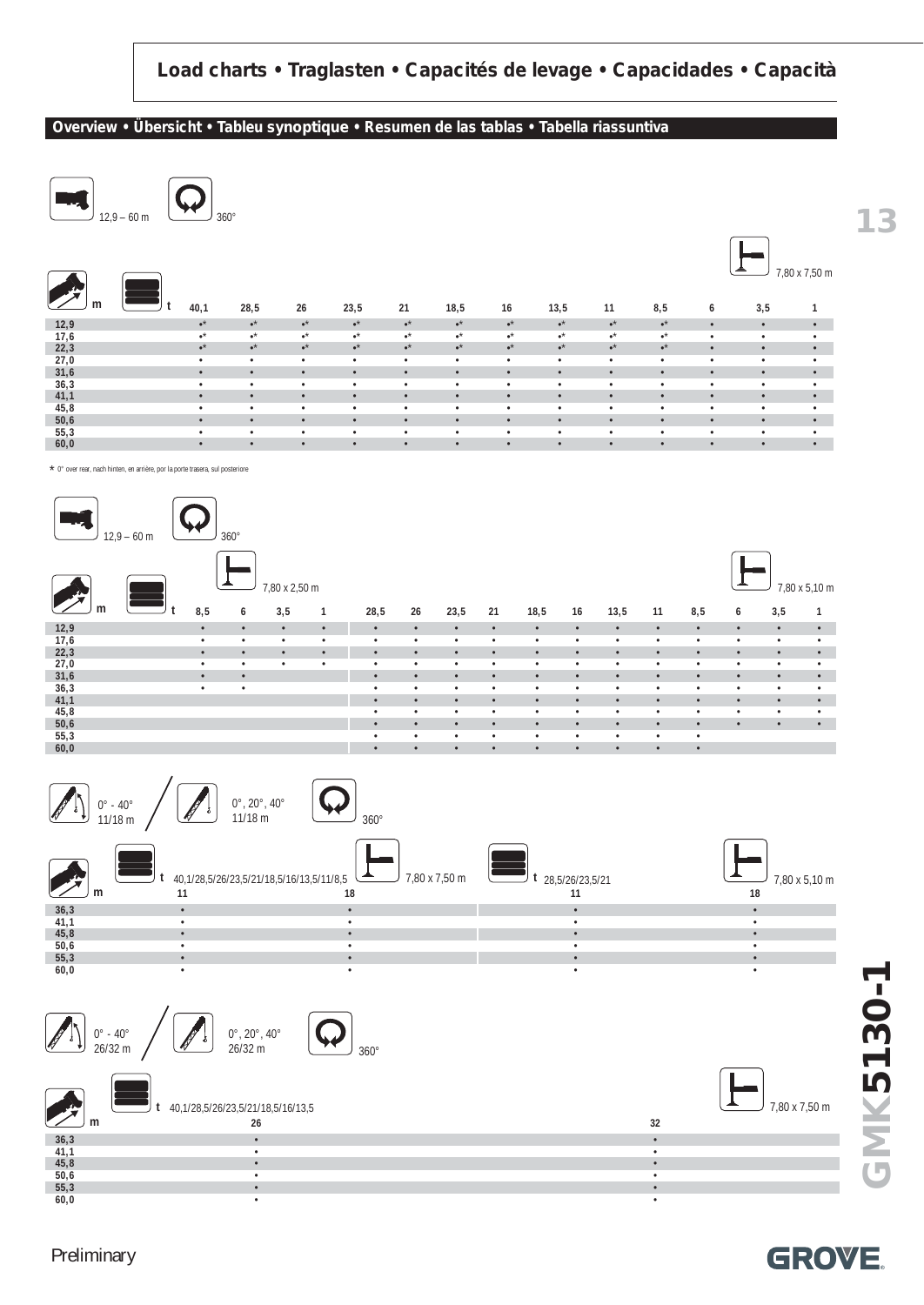

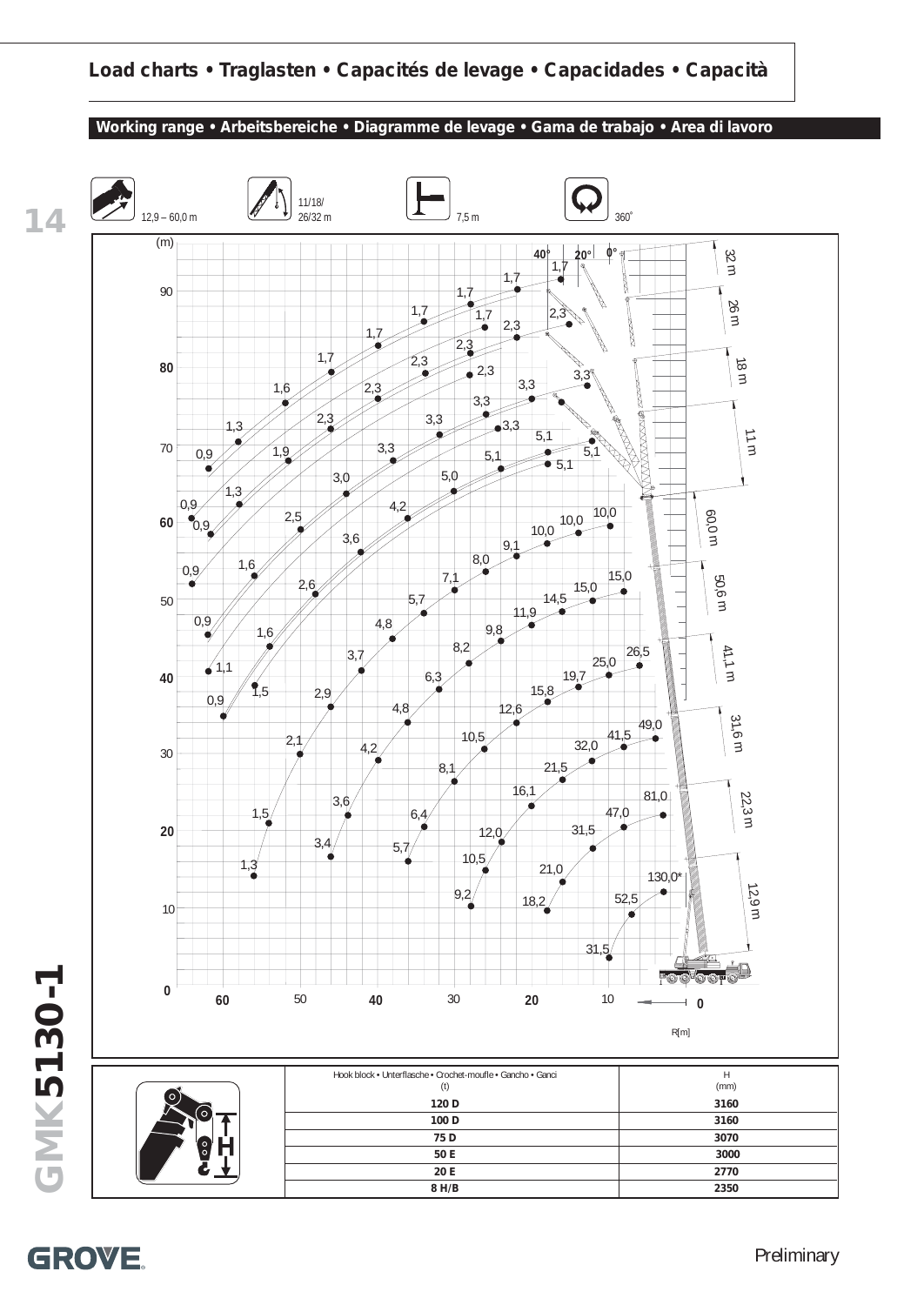#### **Telescopic boom • Teleskopausleger • Flèche principale • Pluma telescópica • Braccio telescopico**

|              | $12.9 - 60$ m |              | 7,5m         |              |              | $360^\circ$  |                | 40.1t        |              |              |              |                           |
|--------------|---------------|--------------|--------------|--------------|--------------|--------------|----------------|--------------|--------------|--------------|--------------|---------------------------|
| Э            |               |              |              |              |              |              | <b>DIN/ISO</b> |              |              |              |              |                           |
| m            | $12,9*$       | 12,9         | 17,6         | 22,3         | 27,0         | 31,6         | 36,3           | 41,1         | 45,8         | 50,6         | 55,3         | 60,0                      |
| 2,5          | 130~/110,0    |              |              |              |              |              |                |              |              |              |              |                           |
| 3,0<br>4,0   | 94,5<br>81,0  | 93,5<br>78,5 | 86,0<br>76,5 | 81,0<br>71,0 | 61,0<br>61,0 | 49,0         |                |              |              |              |              |                           |
| 5,0          | 70,5          | 68,0         | 67,5         | 63,5         | 60,5         | 49,0         | 36,5           |              |              |              |              |                           |
| 6,0          | 62,0          | 59,0         | 59,5         | 57,5         | 54,5         | 47,0         | 36,5           | 26,5         |              |              |              |                           |
| 7,0<br>8,0   | 54,5<br>48,0  | 52,5<br>46,5 | 53,0<br>47,0 | 52,0<br>47,0 | 50,0<br>46,0 | 44,0<br>41,5 | 35,0<br>33,0   | 26,5<br>26,5 | 20,0<br>20,0 | 15,0         |              |                           |
| 9,0          | 41,0          | 41,0         | 42,0         | 42,0         | 41,5         | 39,0         | 31,5           | 26,5         | 20,0         | 15,0         | 11,5         |                           |
| 10,0<br>11,0 | 31,5          | 31,5         | 38,0<br>34,5 | 38,0<br>34,5 | 37,5<br>34,0 | 37,0<br>34,5 | 29,5<br>28,0   | 25,0<br>23,5 | 20,0<br>20,0 | 15,0<br>15,0 | 11,5<br>11,5 | 10,0<br>10,0              |
| 12,0         |               |              | 31,5         | 31,5         | 31,0         | 32,0         | 26,5           | 22,5         | 19,5         | 15,0         | 11,5         | 10,0                      |
| 13,0         |               |              | 29,0<br>24,5 | 29,0         | 28,5         | 29,5<br>26,5 | 25,0<br>23,5   | 21,0         | 18,6         | 15,0         | 11,5<br>11,5 | 10,0                      |
| 14,0<br>15,0 |               |              |              | 26,0<br>23,5 | 26,0<br>24,5 | 24,0         | 22,5           | 19,7<br>18,7 | 17,7<br>16,8 | 15,0<br>15,0 | 11,5         | 10,0<br>10,0              |
| 16,0         |               |              |              | 21,0         | 22,0         | 21,5         | 21,5           | 17,6         | 15,9         | 14,5         | 11,5         | 10,0                      |
| 18,0<br>20,0 |               |              |              | 18,2         | 18,2<br>15,3 | 17,6<br>16,1 | 18,4<br>15,5   | 15,8<br>13,9 | 14,4<br>12,7 | 13,0<br>11,9 | 11,5<br>11,1 | 10,0<br>9,7               |
| 22,0         |               |              |              |              | 13,0         | 13,8         | 13,3           | 12,6         | 11,5         | 10,8         | 10,3         | 9,1                       |
| 24,0         |               |              |              |              | 9,5          | 12,0         | 11,4           | 11,6         | 10,4         | 9,8          | 9,4          | 8,6                       |
| 26,0<br>28,0 |               |              |              |              |              | 10,5<br>9,2  | 9,9<br>9,3     | 10,5<br>9,2  | 9,4<br>8,1   | 8,9<br>8,2   | 8,6<br>7,9   | 8,0<br>7,6                |
| 30,0         |               |              |              |              |              |              | 8,7            | 8,1          | 7,5          | 7,2          | 7,3          | 7,1                       |
| 32,0<br>34,0 |               |              |              |              |              |              | 7,7            | 7,2<br>6,4   | 6,9<br>6,2   | 6,3<br>5,5   | 6,5<br>5,7   | 6,4<br>5,7                |
| 36,0         |               |              |              |              |              |              |                | 5,7          | 5,9          | 4,8          | 5,3          | 5,3                       |
| 38,0         |               |              |              |              |              |              |                |              | 5,3          | 4,5          | 5,0          | 4,8                       |
| 40,0<br>42,0 |               |              |              |              |              |              |                |              | 4,7<br>4,2   | 4,2<br>3,9   | 4,6<br>4,1   | 4,2<br>3,7                |
| 44,0         |               |              |              |              |              |              |                |              |              | 3,6          | 3,7          | $3,3$<br>$2,9$            |
| 46,0<br>48,0 |               |              |              |              |              |              |                |              |              | 3,4          | 3,3<br>2,9   | 2,5                       |
| 50,0         |               |              |              |              |              |              |                |              |              |              | 2,5          |                           |
| 52,0         |               |              |              |              |              |              |                |              |              |              |              | $\frac{2}{2}$ , 1<br>1, 8 |
| 54,0<br>56,0 |               |              |              |              |              |              |                |              |              |              |              | 1,5<br>1,3                |
|              |               |              |              |              |              |              |                |              |              |              |              |                           |
|              |               |              |              |              |              |              |                |              |              |              |              |                           |
|              |               |              |              |              |              |              |                |              |              |              |              |                           |
|              | $12,9 - 60$ m |              | 7,5m         |              |              | $360^\circ$  |                | $23,5$ t     |              |              |              |                           |
|              |               |              |              |              |              |              |                |              |              |              |              |                           |
| $\vec{G}$    |               |              |              |              |              |              | DIN/ISO        |              |              |              |              |                           |

| $\rightarrow$ |            |      |      |      |      |      | <b>DIIVIIJO</b> |      |      |      |      |      |
|---------------|------------|------|------|------|------|------|-----------------|------|------|------|------|------|
| m             | $12,9*$    | 12,9 | 17,6 | 22,3 | 27,0 | 31,6 | 36,3            | 41,1 | 45,8 | 50,6 | 55,3 | 60,0 |
| 2,5           | 130"/110,0 |      |      |      |      |      |                 |      |      |      |      |      |
| 3,0           | 94,5       | 91,5 | 86,0 | 81,0 | 61,0 |      |                 |      |      |      |      |      |
| 4,0           | 81,0       | 77,0 | 76,5 | 71,0 | 61,0 | 49,0 |                 |      |      |      |      |      |
| 5,0           | 70,5       | 66,5 | 66,5 | 63,5 | 60,5 | 49,0 | 36,5            |      |      |      |      |      |
| 6,0           | 62,0       | 57,5 | 58,0 | 57,0 | 54,5 | 47,0 | 36,5            | 26,5 |      |      |      |      |
| 7,0           | 54,5       | 50,0 | 50,5 | 50,5 | 48,5 | 44,0 | 35,0            | 26,5 | 20,0 |      |      |      |
| 8,0           | 47,5       | 44,5 | 45,0 | 44,0 | 40,5 | 39,5 | 33,0            | 26,5 | 20,0 | 15,0 |      |      |
| 9,0           | 39,0       | 38,5 | 39,0 | 37,5 | 36,5 | 34,0 | 31,5            | 26,5 | 20,0 | 15,0 | 11,5 |      |
| 10,0          | 31.5       | 31.5 | 33,5 | 32,5 | 31,5 | 29,5 | 29,0            | 25,0 | 20,0 | 15,0 | 11,5 | 10,0 |
| 11,0          |            |      | 28,5 | 28,0 | 28,0 | 26,0 | 26,0            | 23,5 | 20,0 | 15,0 | 11,5 | 10,0 |
| 12,0          |            |      | 24,5 | 25,0 | 25,0 | 24,5 | 23,0            | 21,5 | 19,5 | 15,0 | 11,5 | 10,0 |
| 13,0          |            |      | 22,0 | 22,0 | 22,0 | 22,5 | 20,5            | 19,3 | 18,6 | 15,0 | 11,5 | 10,0 |
| 14,0          |            |      | 19,5 | 19,5 | 19,2 | 20,0 | 18,7            | 17,5 | 16,8 | 15,0 | 11,5 | 10,0 |
| 15,0          |            |      |      | 17,4 | 18,0 | 18,0 | 17,0            | 16,7 | 15,2 | 14,9 | 11,5 | 10,0 |
| 16,0          |            |      |      | 16,4 | 16,5 | 16,2 | 15,5            | 15,7 | 13,9 | 13,6 | 11,5 | 10,0 |
| 18,0          |            |      |      | 13,4 | 13,6 | 13,2 | 13,3            | 13,3 | 11,6 | 11,4 | 11,5 | 10,0 |
| 20,0          |            |      |      |      | 11,3 | 11,0 | 11,7            | 11,1 | 10,7 | 9,6  | 9,7  | 9,7  |
| 22,0          |            |      |      |      | 9,6  | 9,3  | 9,9             | 9,3  | 9,7  | 8,5  | 8,9  | 8,5  |
| 24,0          |            |      |      |      | 5,9  | 7,9  | 8,4             | 7,9  | 8,2  | 7,8  | 8,0  | 7,3  |
| 26,0          |            |      |      |      |      | 6,7  | 7,3             | 6,7  | 7,1  | 7,3  | 7,0  | 6,3  |
| 28,0          |            |      |      |      |      | 5,7  | 6,3             | 5,8  | 6,1  | 6,3  | 6,0  | 5,5  |
| 30,0          |            |      |      |      |      |      | 5,6             | 4,9  | 5,4  | 5,5  | 5,1  | 4,7  |
| 32,0          |            |      |      |      |      |      | 5,2             | 4,5  | 5,0  | 4,8  | 4,4  | 4,0  |
| 34,0          |            |      |      |      |      |      |                 | 4,2  | 4,4  | 4,1  | 3,8  | 3,4  |
| 36,0          |            |      |      |      |      |      |                 | 3,9  | 3,8  | 3,6  | 3,2  | 2,8  |
| 38,0          |            |      |      |      |      |      |                 |      | 3,3  | 3,1  | 2,7  | 2,3  |
| 40,0          |            |      |      |      |      |      |                 |      | 2,9  | 2,6  | 2,3  | 1,9  |
| 42,0          |            |      |      |      |      |      |                 |      | 2,5  | 2,2  | 1,9  | 1,5  |
| 44,0          |            |      |      |      |      |      |                 |      |      | 1,9  | 1,6  | 1,2  |
| 46,0          |            |      |      |      |      |      |                 |      |      | 1,6  | 1,3  |      |
| 48,0          |            |      |      |      |      |      |                 |      |      |      | 1,0  |      |

\*\* Over rear with special equipment. Nach hinten mit Sonderausrüstung. En arierre avec équipement spécial. Por la porte trasera con equipo especial. Soil'anteriore con equipaggiamento speciale.

**GROVE.** 

**GMK5130-1**

GMK5130-1

**15**

Preliminary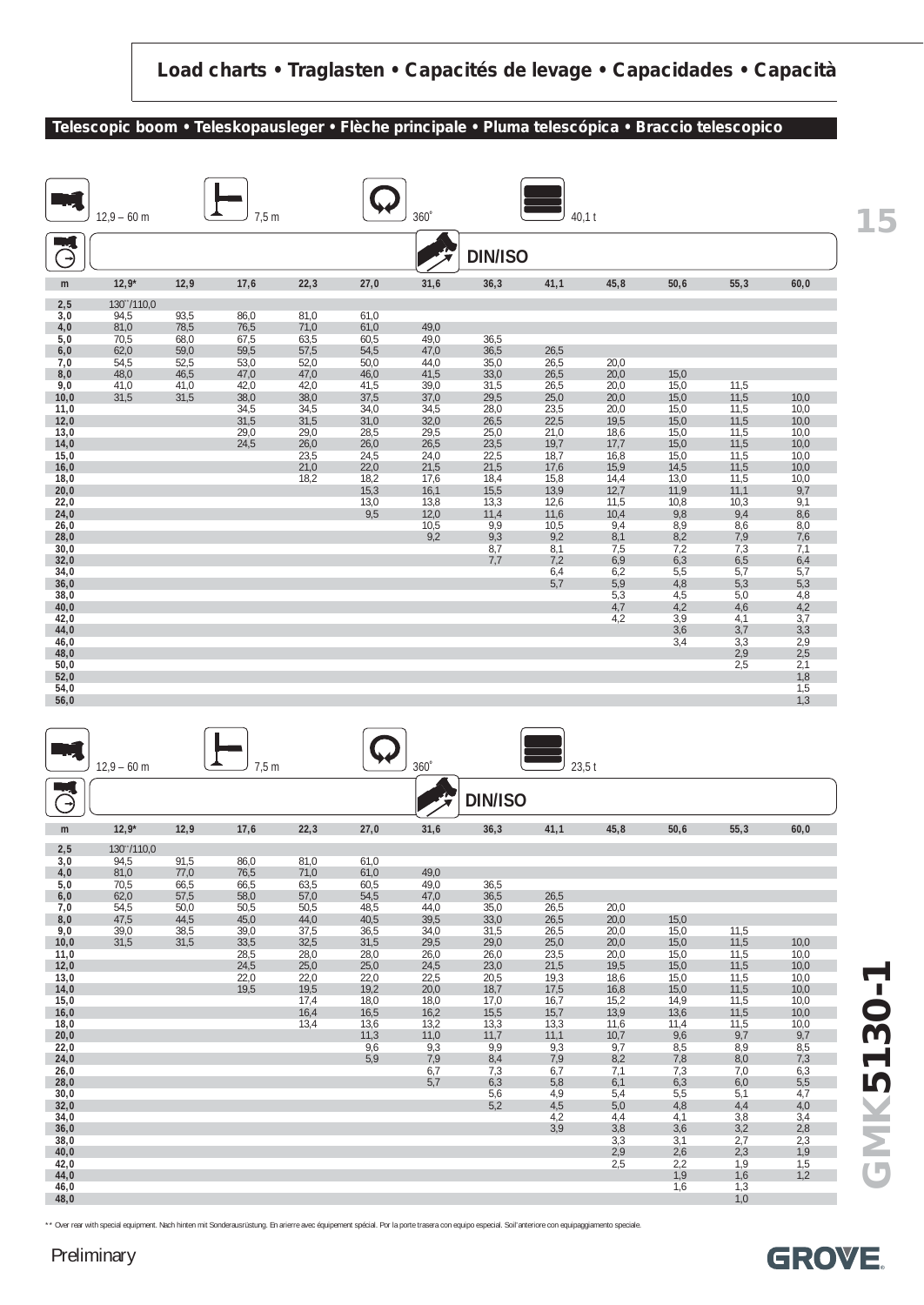#### **Telescopic boom • Teleskopausleger • Flèche principale • Pluma telescópica • Braccio telescopico**

**20,0** 8,1 8,0 8,4 8,0 7,9 7,3 6,6 5,9 **22,0** 6,7 6,9 7,0 6,9 6,6 6,1 5,5 4,8 **24,0** 5,7 5,8 5,7 5,5 5,1 4,5 3,9 **26,0** 4,8 4,9 4,8 4,6 4,3 3,7 3,1 **28,0** 4,0 4,1 4,0 3,8 3,6 3,0 2,4 **30,0 30,0 3,5** 3,3 3,2 2,9 2,4 1,8 **32,0** 2,9 2,8 2,6 2,3 1,9 1,3

**34,0** 2,3 2,1 1,8 1,5 **36,0** 1,9 1,7 1,4 1,1

**38,0** 1,3 1,0

**40,0** 1,0

| 16 |      | $12.9 - 60$ m |      |      | $360^\circ$<br>11 <sub>t</sub> |      |      |                |      |      |      |      |      |
|----|------|---------------|------|------|--------------------------------|------|------|----------------|------|------|------|------|------|
|    | ⇥    |               |      |      |                                |      |      | <b>DIN/ISO</b> |      |      |      |      |      |
|    | m    | $12,9*$       | 12,9 | 17,6 | 22,3                           | 27,0 | 31,6 | 36,3           | 41,1 | 45,8 | 50,6 | 55,3 | 60,0 |
|    | 2,5  | 130"/110,0    |      |      |                                |      |      |                |      |      |      |      |      |
|    | 3,0  | 94,5          | 90,5 | 86,0 | 81,0                           | 61,0 |      |                |      |      |      |      |      |
|    | 4,0  | 81,0          | 75,5 | 75,5 | 71,0                           | 61,0 | 49,0 |                |      |      |      |      |      |
|    | 5,0  | 70,5          | 64,0 | 64,5 | 63,5                           | 56,0 | 49,0 | 36,5           |      |      |      |      |      |
|    | 6,0  | 58,5          | 55,0 | 53,5 | 48,5                           | 46,0 | 41,5 | 36,5           | 26,5 |      |      |      |      |
|    | 7,0  | 45,5          | 45,0 | 43,0 | 38,5                           | 37,0 | 34,5 | 33,0           | 26,5 | 20,0 |      |      |      |
|    | 8,0  | 35,0          | 35,0 | 35,5 | 33,5                           | 31,0 | 30,5 | 28,0           | 25,5 | 20,0 | 15,0 |      |      |
|    | 9,0  | 28,0          | 28,0 | 29,5 | 28,0                           | 27,0 | 26,0 | 24,0           | 22,5 | 20,0 | 15,0 | 11,5 |      |
|    | 10,0 | 22,5          | 22,5 | 25,0 | 24,5                           | 24,0 | 22,5 | 20,5           | 20,5 | 18,2 | 15,0 | 11,5 | 10,0 |
|    | 11,0 |               |      | 21,0 | 22,0                           | 21,0 | 19,8 | 19,2           | 18,2 | 16,2 | 15,0 | 11,5 | 10,0 |
|    | 12,0 |               |      | 17,9 | 18,8                           | 18,8 | 17,5 | 17,6           | 16,2 | 15,5 | 13,7 | 11,5 | 10,0 |
|    | 13,0 |               |      | 15,5 | 16,4                           | 16,5 | 15,6 | 15,8           | 14,5 | 14,3 | 12,6 | 11,5 | 10,0 |
|    | 14,0 |               |      | 13,5 | 14,4                           | 14,5 | 14,0 | 14,2           | 13,0 | 12,9 | 12,0 | 11,0 | 10,0 |
|    | 15,0 |               |      |      | 12,8                           | 12,8 | 12,5 | 12,8           | 11,7 | 11,7 | 11,5 | 10,8 | 9,8  |
|    | 16,0 |               |      |      | 11,5                           | 11,5 | 11,1 | 11,7           | 10,5 | 10,6 | 10,5 | 9,7  | 8,8  |
|    | 18,0 |               |      |      | 9,2                            | 9.9  | 8,9  | 9,8            | 8,9  | 9,4  | 8,7  | 8,0  | 7,2  |

|      | $12.9 - 60$ m |      | 7,5m |      |      | 360° |                | 8.5t |      |      |      |      |
|------|---------------|------|------|------|------|------|----------------|------|------|------|------|------|
|      |               |      |      |      |      |      | <b>DIN/ISO</b> |      |      |      |      |      |
| m    | $12,9*$       | 12,9 | 17,6 | 22,4 | 27,1 | 31,8 | 36,5           | 41,2 | 45,9 | 50,7 | 55,4 | 60,0 |
| 2,5  | 130"/110.0    |      |      |      |      |      |                |      |      |      |      |      |
| 3,0  | 94,5          | 90,0 | 86,0 | 81,0 | 61,0 |      |                |      |      |      |      |      |
| 4,0  | 81,0          | 75,0 | 75,0 | 71,0 | 61,0 | 49,0 |                |      |      |      |      |      |
| 5,0  | 70,5          | 63,5 | 64,0 | 59,0 | 52,5 | 49,0 | 36,5           |      |      |      |      |      |
| 6,0  | 54,5          | 53,0 | 50,0 | 45,0 | 43,0 | 38,5 | 36,5           | 26,5 |      |      |      |      |
| 7,0  | 42,0          | 42,0 | 40,0 | 37,5 | 34,5 | 33,5 | 30,5           | 26,5 | 20,0 |      |      |      |
| 8,0  | 32,5          | 32,5 | 33,0 | 31,0 | 29,5 | 28,0 | 26,0           | 24,0 | 20,0 | 15,0 |      |      |
| 9,0  | 25,5          | 25,5 | 28,0 | 26,0 | 26,0 | 24,0 | 22,0           | 22,0 | 19,2 | 15,0 | 11,5 |      |
| 10,0 | 21,0          | 21,0 | 23,0 | 23,5 | 22,5 | 21,0 | 20,5           | 19,1 | 16,9 | 15,0 | 11,5 | 10,0 |
| 11,0 |               |      | 19,4 | 20,5 | 19,6 | 18,3 | 18,3           | 16,8 | 16,2 | 14,1 | 11,5 | 10,0 |
| 12,0 |               |      | 16,5 | 17,4 | 17,3 | 16,1 | 16,3           | 14,9 | 14,7 | 13,0 | 11,5 | 10,0 |
| 13,0 |               |      | 14,2 | 15,1 | 15,3 | 14,3 | 14,5           | 13,2 | 13,1 | 12,6 | 11,0 | 10,0 |
| 14,0 |               |      | 12,4 | 13,5 | 13,4 | 12,7 | 13,0           | 11,8 | 11,8 | 11,6 | 10,7 | 9,8  |
| 15,0 |               |      |      | 11,9 | 12,2 | 11,3 | 11,7           | 10,5 | 11,2 | 10,5 | 9,6  | 8,7  |
| 16,0 |               |      |      | 10,5 | 11,2 | 10,1 | 10,8           | 9,9  | 10,1 | 9,5  | 8,7  | 7,8  |
| 18,0 |               |      |      | 8,3  | 9,0  | 8,8  | 9,3            | 8,9  | 8,4  | 7,8  | 7,1  | 6,3  |
| 20,0 |               |      |      |      | 7,3  | 7,5  | 7,6            | 7,4  | 7,0  | 6,4  | 5,8  | 5,0  |
| 22,0 |               |      |      |      | 6,0  | 6,1  | 6,2            | 6,1  | 5,8  | 5,3  | 4,7  | 4,0  |
| 24,0 |               |      |      |      |      | 5,1  | 5,1            | 5,0  | 4,8  | 4,4  | 3,8  | 3,1  |
| 26,0 |               |      |      |      |      | 4,2  | 4,3            | 4,2  | 4,0  | 3,6  | 3,1  | 2,4  |
| 28,0 |               |      |      |      |      | 3,5  | 3,5            | 3,4  | 3,2  | 2,9  | 2,4  | 1,8  |
| 30,0 |               |      |      |      |      |      | 2,9            | 2,8  | 2,6  | 2,4  | 1,9  | 1,3  |
| 32,0 |               |      |      |      |      |      | 2,4            | 2,3  | 2,1  | 1,8  | 1,4  |      |
| 34,0 |               |      |      |      |      |      |                | 1,8  | 1,6  | 1,4  |      |      |
| 36,0 |               |      |      |      |      |      |                | 1,4  | 1,2  | 1,0  |      |      |

\*\* Over rear with special equipment. Nach hinten mit Sonderausrüstung. En arierre avec équipement spécial. Por la porte trasera con equipo especial. Soil'anteriore con equipaggiamento speciale.

GMK5130-1 **GMK5130-1**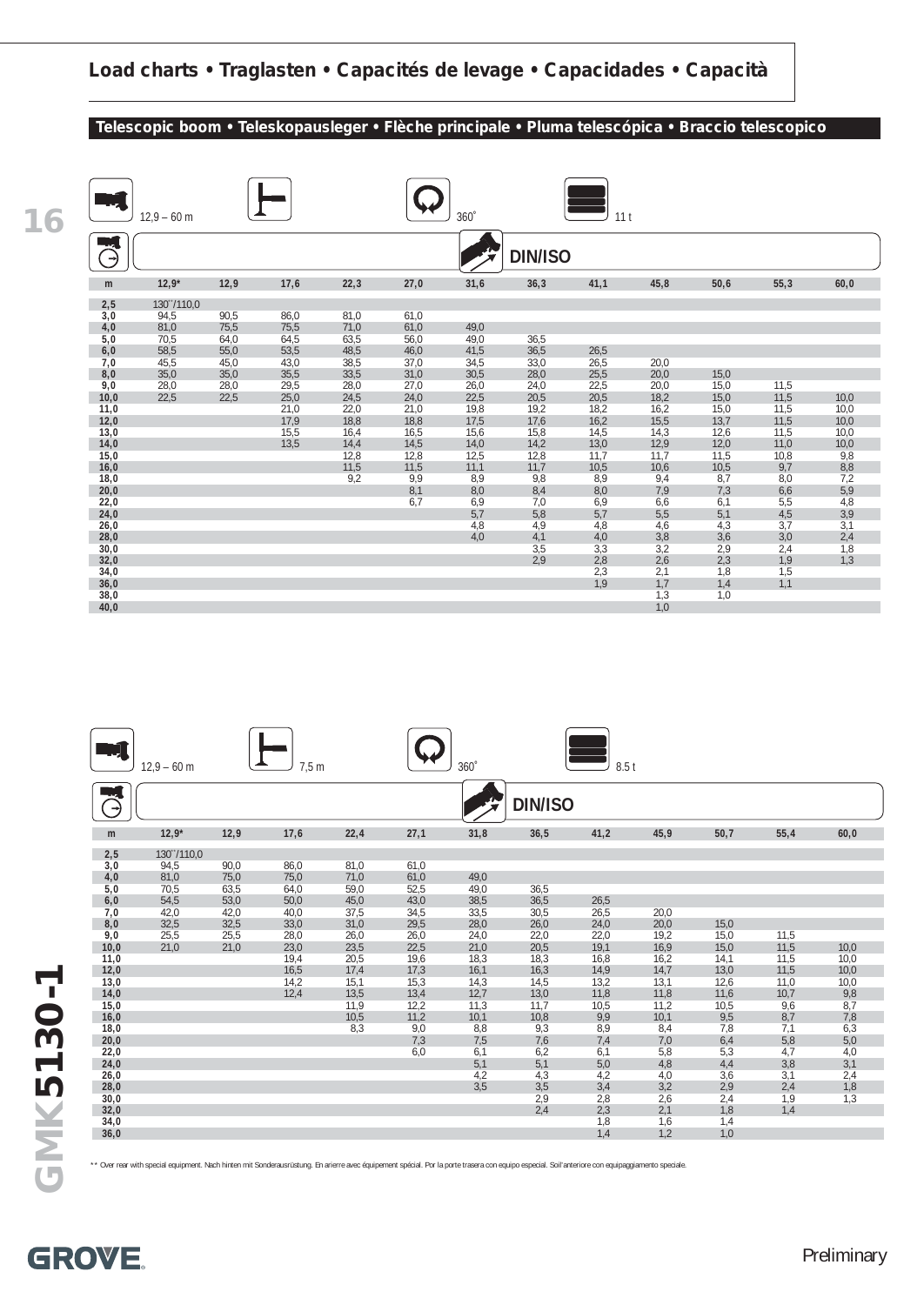**Jib configurations • Kombination der Auslegerverlängerung • Combinaisons de l'extension treillis Configuración con extensiones de pluma • Combinazioni delle prolunghe del falcone**



| Total length<br>Gesamtlänge<br>Longueur totale<br>Longitud total<br>Lunghezza Totale |                  |                  | Reihenfolge des Spitzenaufbaus<br>Ordre des combinaisons de la flèchette | Intermediate section boom extension make-up<br>Combinaciones de tramos intermedios de extensión de pluma<br>Sequenza di combinazioni per le sezioni di traliccio del falcone |            |  |  |
|--------------------------------------------------------------------------------------|------------------|------------------|--------------------------------------------------------------------------|------------------------------------------------------------------------------------------------------------------------------------------------------------------------------|------------|--|--|
| [m]                                                                                  | 8.0 <sub>m</sub> | 6.0 <sub>m</sub> | 1,8m                                                                     | $9,4 \, \text{m}$                                                                                                                                                            | $6,6 \, m$ |  |  |
| 11                                                                                   |                  |                  | 1х                                                                       | 1х                                                                                                                                                                           |            |  |  |
| 18                                                                                   |                  |                  | 1х                                                                       | 1х                                                                                                                                                                           | 1х         |  |  |
| 26                                                                                   | 1х               |                  |                                                                          | 1х                                                                                                                                                                           | 1х         |  |  |
|                                                                                      |                  | 1х               | lх                                                                       | 1х                                                                                                                                                                           |            |  |  |

GMK5130-1 **GMK5130-1**

**17**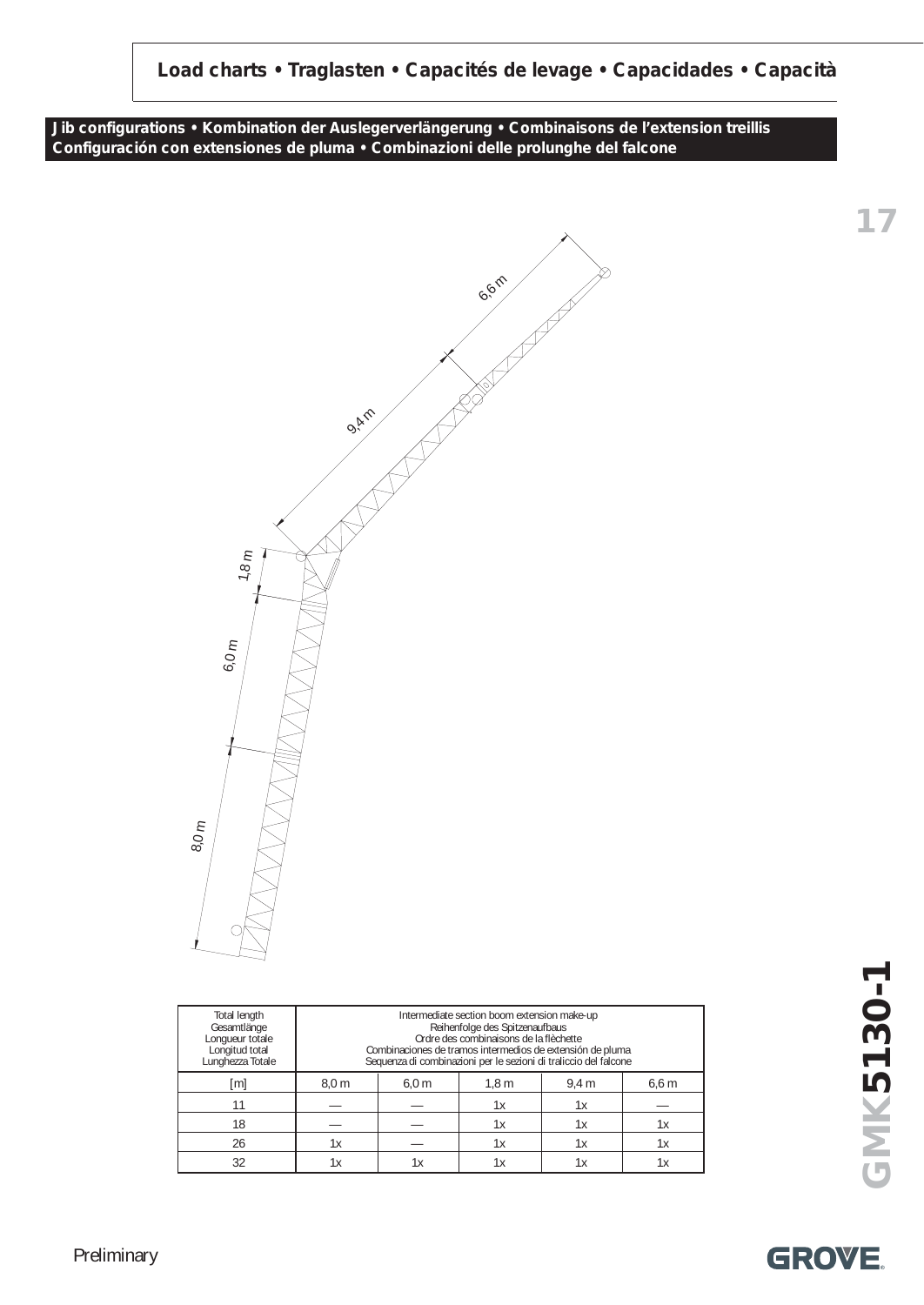

|                | $55,3 - 60,0$ m |              | 11/18 m      |              | 7,5 m                             |                | 360          |              | $40,1$ t                 |                                   |
|----------------|-----------------|--------------|--------------|--------------|-----------------------------------|----------------|--------------|--------------|--------------------------|-----------------------------------|
| $(\rightarrow$ |                 |              |              |              |                                   | <b>DIN/ISO</b> |              |              |                          |                                   |
| m              |                 |              | 55,3         |              |                                   |                |              |              | 60,0                     |                                   |
| m              |                 |              | 11           |              |                                   |                |              |              | 11                       |                                   |
|                | $0^{\circ}$     | $20^{\circ}$ | $40^{\circ}$ | $*$ 0° - 20° | $*$ 20 $^{\circ}$ - 40 $^{\circ}$ | $0^{\circ}$    | $20^{\circ}$ | $40^{\circ}$ | $*0^\circ$ - 20 $^\circ$ | $*$ 20 $^{\circ}$ - 40 $^{\circ}$ |
|                |                 |              |              |              |                                   |                |              |              |                          |                                   |
| 11,0           | 6,4             |              |              |              |                                   |                |              |              |                          |                                   |
| 12,0           | 6,4             |              |              |              |                                   | 5,1            |              |              |                          |                                   |
| 13,0<br>14,0   | 6,4<br>6,4      | 6,4          |              | 6,4          |                                   | 5,1<br>5,1     |              |              |                          |                                   |
| 15,0           | 6,4             | 6,4          |              | 6,4          |                                   | 5,1            | 5,1          |              | 5,1                      |                                   |
| 16,0           | 6,4             | 6,4          |              | 6,4          |                                   | 5,1            | 5,1          |              | 5,1                      |                                   |
| 18,0           | 6,4             | 6,4          | 6,4          | 6,4          | 6,4                               | 5,1            | 5,1          | 5,1          | 5,1                      | 5,1                               |
| 20,0           | 6,4             | 6,4          | 6,4          | 6,4          | 6,4                               | 5,1            | 5,1          | 5,1          | 5,1                      | 5,1                               |
| 22,0           | 6,4             | 6,4          | 6,4          | 6,4          | 6,4                               | 5,1            | 5,1          | 5,1          | 5,1                      | 5,1                               |
| 24,0           | 6,4             | 6,4          | 6,4          | 6,4          | 6,4                               | 5,1            | 5,1          | 5,1          | 5,1                      | 5,1                               |
| 26,0           | 6,4             | 6,2          | 6,2          | 6,2          | 6,2                               | 5,1            | 5,1          | 5,1          | 5,1                      | 5,1                               |
| 28,0           | 6,0             | 5,8          | 5,8          | 5,8          | 5,8                               | 5,1            | 5,1          | 5,1          | 5,1                      | 5,1                               |
| 30,0           | 5,6             | 5,5          | 5,5          | 5,5          | 5,5                               | 5,0            | 5,0          | 5,0          | 5,0                      | 5,0                               |
| 32,0           | 5,3             | 5,2          | 5,2          | 5,2          | 5,2                               | 4,8            | 4,7          | 4,7          | 4,7                      | 4,7                               |
| 34,0           | 5,0             | 4,9          | 4,9          | 4,9          | 4,9                               | 4,5            | 4,4          | 4,5          | 4,4                      | 4,5                               |
| 36,0           | 4,7             | 4,6          | 4,7          | 4,6          | 4,7                               | 4,2            | 4,2          | 4,2          | 4,2                      | 4,2                               |
| 38,0           | 4,4             | 4,4          | 4,4          | 4,4          | 4,4                               | 4,0            | 4,0          | 4,0          | 4,0                      | 4,0                               |
| 40,0           | 4,1             | 4,1          | 4,2          | 4,1          | 4,2                               | 3,7            | 3,7          | 3,8          | 3,7                      | 3,8                               |
| 42,0           | 3,6             | 3,6          | 3,9          | 3,6          | 3,9                               | 3,6            | 3,5          | 3,6          | 3,5                      | 3,6                               |
| 44,0           | 3,2             | 3,2          | 3,4          | 3,2          | 3,4                               | 3,4            | 3,4          | 3,4          | 3,4                      | 3,4                               |
| 46,0           | 3,0             | 3,0          | 3,0          | 3,0          | 3,0                               | 3,0            | 3,0          | 3,2          | 3,0                      | 3,2                               |
| 48,0           | 2,8             | 2,8          | 2,9          | 2,8          | 2,9                               | 2,6            | 2,6          | 2,8          | 2,6                      | 2,8                               |
| 50,0           | 2,6             | 2,7          | 2,7          | 2,7          | 2,7                               | 2,2            | 2,2          | 2,4          | 2,2                      | 2,4                               |
| 52,0           | 2,3             | 2,3          | 2,5          | 2,3          | 2,5                               | 1,9            | 1,9          | 2,1          | 1,9                      | 2,1                               |
| 54,0           | 2,0             | 2,0          |              | 2,0          |                                   | 1,6            | 1,6          | 1,8          | 1,6                      | 1,8                               |
| 56,0           | 1,8             | 1,8          |              | 1,8          |                                   | 1,4            | 1,4          | 1,5          | 1,4                      | 1,5                               |
| 58,0           | 1,5             | 1,5          |              | 1,5          |                                   | 1,1            | 1,1          |              | 1,1                      |                                   |
| 60,0           | 1,3             | 1,3          |              | 1,3          |                                   | 0,9            | 0,9          |              | 0,9                      |                                   |
| 62,0           | 1,1             |              |              |              |                                   |                |              |              |                          |                                   |

| m    |             |              |              | 55,3                   |                             |             |              |              | 60,0         |                                   |
|------|-------------|--------------|--------------|------------------------|-----------------------------|-------------|--------------|--------------|--------------|-----------------------------------|
| m    |             |              |              | 18                     |                             |             |              |              | 18           |                                   |
|      | $0^{\circ}$ | $20^{\circ}$ | $40^{\circ}$ | $* 0^\circ - 20^\circ$ | $* 20^{\circ} - 40^{\circ}$ | $0^{\circ}$ | $20^{\circ}$ | $40^{\circ}$ | $*$ 0° - 20° | $*$ 20 $^{\circ}$ - 40 $^{\circ}$ |
|      |             |              |              |                        |                             |             |              |              |              |                                   |
| 11,0 | 4,0         |              |              |                        |                             |             |              |              |              |                                   |
| 12,0 | 4,0         |              |              |                        |                             |             |              |              |              |                                   |
| 13,0 | 4,0         |              |              |                        |                             | 3,3         |              |              |              |                                   |
| 14,0 | 4,0         |              |              |                        |                             | 3,3         |              |              |              |                                   |
| 15,0 | 4,0         |              |              |                        |                             | 3,3         |              |              |              |                                   |
| 16,0 | 4,0         |              |              |                        |                             | 3,3         |              |              |              |                                   |
| 18,0 | 4,0         | 4,0          |              | 4,0                    |                             | 3,3         |              |              |              |                                   |
| 20,0 | 4,0         | 4,0          |              | 4,0                    |                             | 3,3         | 3,3          |              | 3,3          |                                   |
| 22,0 | 4,0         | 4,0          | 4,0          | 4,0                    | 4,0                         | 3,3         | 3,3          |              | 3,3          |                                   |
| 24,0 | 4,0         | 4,0          | 4,0          | 4,0                    | 4,0                         | 3,3         | 3,3          | 3,3          | 3,3          | 3,3                               |
| 26,0 | 4,0         | 4,0          | 4,0          | 4,0                    | 4,0                         | 3,3         | 3,3          | 3,3          | 3,3          | 3,3                               |
| 28,0 | 4,0         | 4,0          | 4,0          | 4,0                    | 4,0                         | 3,3         | 3,3          | 3,3          | 3,3          | 3,3                               |
| 30,0 | 4,0         | 4,0          | 4,0          | 4,0                    | 4,0                         | 3,3         | 3,3          | 3,3          | 3,3          | 3,3                               |
| 32,0 | 4,0         | 4,0          | 4,0          | 4,0                    | 4,0                         | 3,3         | 3,3          | 3,3          | 3,3          | 3,3                               |
| 34,0 | 4,0         | 4,0          | 3,9          | 4,0                    | 3,9                         | 3,3         | 3,3          | 3,3          | 3,3          | 3,3                               |
| 36,0 | 4,0         | 4,0          | 3,9          | 4,0                    | 3,9                         | 3,3         | 3,3          | 3,3          | 3,3          | 3,3                               |
| 38,0 | 3,9         | 3,8          | 3,8          | 3,8                    | 3,8                         | 3,3         | 3,3          | 3,3          | 3,3          | 3,3                               |
| 40,0 | 3,7         | 3,7          | 3,8          | 3,7                    | 3,8                         | 3,3         | 3,3          | 3,3          | 3,3          | 3,3                               |
| 42,0 | 3,5         | 3,5          | 3,6          | 3,5                    | 3,6                         | 3,2         | 3,2          | 3,3          | 3,2          | 3,3                               |
| 44,0 | 3,3         | 3,3          | 3,4          | 3,3                    | 3,4                         | 3,0         | 3,0          | 3,1          | 3,0          | 3,1                               |
| 46,0 | 3,1         | 3,1          | 3,2          | 3,1                    | 3,2                         | 2,8         | 2,8          | 3,0          | 2,8          | 3,0                               |
| 48,0 | 2,7         | 2,7          | 3,1          | 2,7                    | 3,1                         | 2,7         | 2,7          | 2,8          | 2,7          | 2,8                               |
| 50,0 | 2,4         | 2,4          | 2,7          | 2,4                    | 2,7                         | 2,5         | 2,5          | 2,7          | 2,5          | 2,7                               |
| 52,0 | 2,2         | 2,3          | 2,4          | 2,3                    | 2,4                         | 2,2         | 2,2          | 2,5          | 2,2          | 2,5                               |
| 54,0 | 2,1         | 2,2          | 2,2          | 2,2                    | 2,2                         | 1,9         | 1,9          | 2,2          | 1,9          | 2,2                               |
| 56,0 | 2,0         | 2,0          | 2,1          | 2,0                    | 2,1                         | 1,6         | 1,6          | 1,9          | 1,6          | 1,9                               |
| 58,0 | 1,8         | 1,8          | 2,0          | 1,8                    | 2,0                         | 1,3         | 1,3          | 1,6          | 1,3          | 1,6                               |
| 60,0 | 1,5         | 1,5          | 1,7          | 1,5                    | 1,7                         | 1,1         | 1,1          | 1,3          | 1,1          | 1,3                               |
| 62,0 | 1,3         | 1,3          |              | 1,3                    |                             | 0.9         | 0,9          | 1,1          | 0,9          | 1,1                               |
| 64,0 | 1,1         | 1,1          |              | 1,1                    |                             |             |              |              |              |                                   |
| 66,0 | 0,9         | 0,9          |              | 0,9                    |                             |             |              |              |              |                                   |

\* Luffing under load, Unter Teillast wippbar, Inclinaison sous charge, Angulación con carga, Brandeggio sotto carico

**18**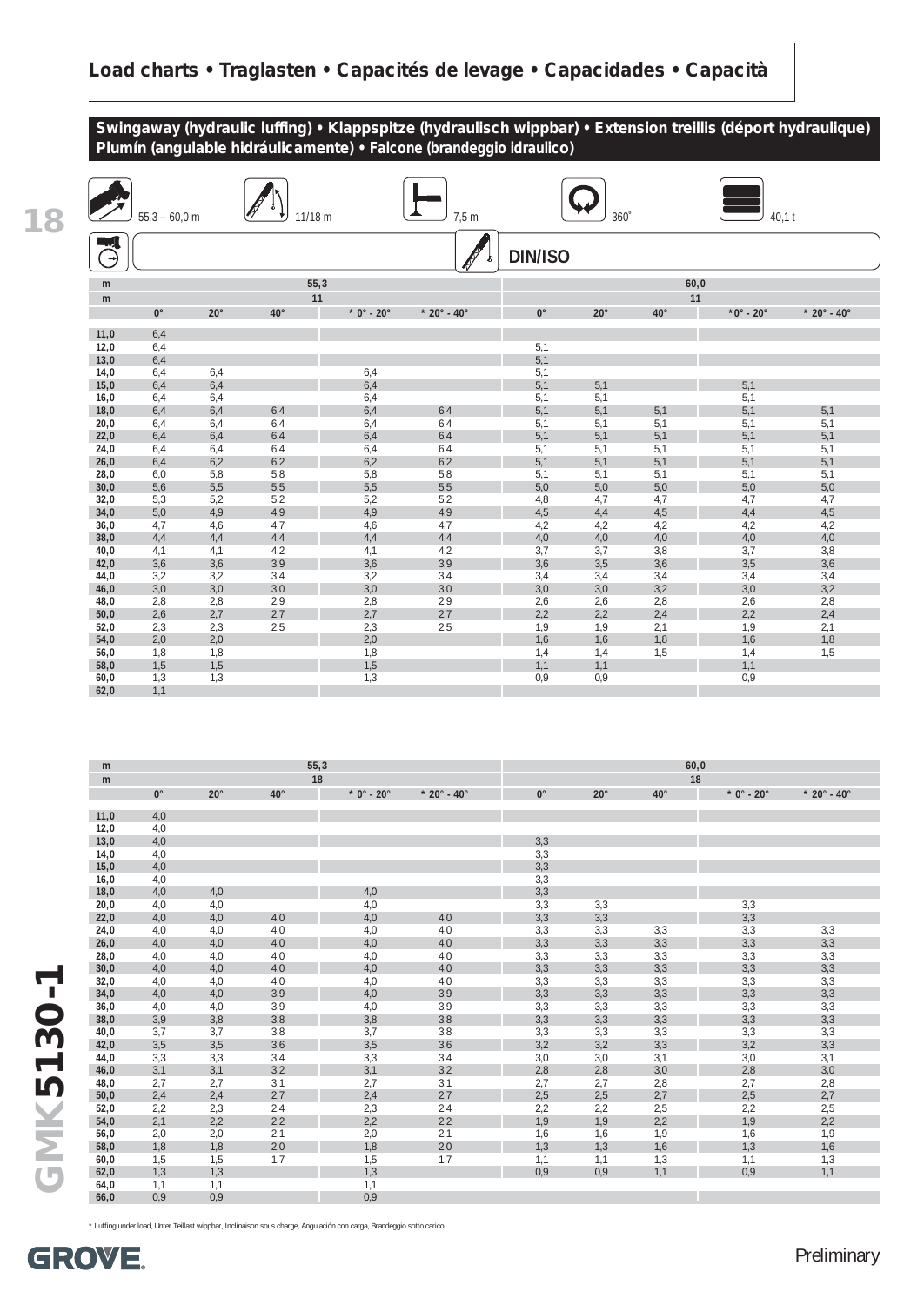

| m            |             |              |              | 55,3         |               |             |              |              | 60,0         |                                   |
|--------------|-------------|--------------|--------------|--------------|---------------|-------------|--------------|--------------|--------------|-----------------------------------|
| m            |             |              |              | 32           |               |             |              |              | 32           |                                   |
|              | $0^{\circ}$ | $20^{\circ}$ | $40^{\circ}$ | $*$ 0° - 20° | $* 20° - 40°$ | $0^{\circ}$ | $20^{\circ}$ | $40^{\circ}$ | $*$ 0° - 20° | $*$ 20 $^{\circ}$ - 40 $^{\circ}$ |
|              |             |              |              |              |               |             |              |              |              |                                   |
| 15,0         | 2,2<br>2,2  |              |              |              |               | 1,7         |              |              |              |                                   |
| 16,0<br>18,0 | 2,2         |              |              |              |               | 1,7         |              |              |              |                                   |
| 20,0         | 2,2         | 2,2          |              | 2,2          |               | 1,7         |              |              |              |                                   |
| 22,0         | 2,2         | 2,2          |              | 2,2          |               | 1,7         | 1,7          |              | 1,7          |                                   |
| 24,0         | 2,2         | 2,2          | 2,1          | 2,2          | 2,1           | 1,7         | 1,7          |              | 1,7          |                                   |
| 26,0         | 2,2         | 2,2          | 2,1          | 2,2          | 2,1           | 1,7         | 1,7          | 1,7          | 1,7          | 1,7                               |
| 28,0         | 2,2         | 2,2          | 2,1          | 2,2          | 2,1           | 1,7         | 1,7          | 1,7          | 1,7          | 1,7                               |
| 30,0         | 2,2         | 2,2          | 2,1          | 2,2          | 2,1           | 1,7         | 1,7          | 1,7          | 1,7          | 1,7                               |
| 32,0         | 2,2         | 2,2          | 2,1          | 2,2          | 2,1           | 1,7         | 1,7          | 1,7          | 1,7          | 1,7                               |
| 34,0         | 2,2         | 2,2          | 2,1          | 2,2          | 2,1           | 1,7         | 1,7          | 1,7          | 1,7          | 1,7                               |
| 36,0         | 2,2         | 2,2          | 2,0          | 2,2          | 2,0           | 1,7         | 1,7          | 1,7          | 1,7          | 1,7                               |
| 38,0         | 2,2         | 2,2          | 2,0          | 2,2          | 2,0           | 1,7         | 1,7          | 1,7          | 1,7          | 1,7                               |
| 40,0         | 2,2         | 2,2          | 2,0          | 2,2          | 2,0           | 1,7         | 1,7          | 1,7          | 1,7          | 1,7                               |
| 42,0         | 2,2         | 2,2          | 2,0          | 2,2          | 2,0           | 1,7         | 1,7          | 1,7          | 1,7          | 1,7                               |
| 44,0         | 2,2         | 2,2          | 2,0          | 2,2          | 2,0           | 1,7         | 1,7          | 1,7          | 1,7          | 1,7                               |
| 46,0         | 2,2         | 2,1          | 2,0          | 2,1          | 2,0           | 1,7         | 1,7          | 1,7          | 1,7          | 1,7                               |
| 48,0         | 2,1         | 2,1          | 2,0          | 2,1          | 2,0           | 1,7         | 1,7          | 1,7          | 1,7          | 1,7                               |
| 50,0         | 1,9         | 2,0          | 1,9          | 2,0          | 1,9           | 1,7         | 1,7          | 1,7          | 1,7          | 1,7                               |
| 52,0         | 1,8         | 1,9          | 1,9          | 1,9          | 1,9           | 1,6         | 1,7          | 1,7          | 1,7          | 1,7                               |
| 54,0         | 1,7         | 1,8          | 1,8          | 1,8          | 1,8           | 1,5         | 1,5          | 1,7          | 1,5          | 1,7                               |
| 56,0         | 1,5         | 1,5          | 1,7          | 1,5          | 1,7           | 1,3         | 1,4          | 1,6          | 1,4          | 1,6                               |
| 58,0         | 1,3         | 1,3          | 1,6          | 1,3          | 1,6           | 1,3         | 1,3          | 1,4          | 1,3          | 1,4                               |
| 60,0         | 1,1         | 1,1          | 1,3          | 1,1          | 1,3           | 1,1         | 1,1          | 1,3          | 1,1          | 1,3                               |
| 62,0         | 1,0         | 1,1          | 1,1          | 1,1          | 1,1           | 0,9         | 0,9          | 1,2          | 0,9          | 1,2                               |
| 64,0         | 0,9         | 1,0          | 1,0          | 1,0          | 1,0           |             |              | 0,9          |              | 0,9                               |
| 66,0         |             | 0,9          | 0,9          | 0,9          | 0,9           |             |              |              |              |                                   |

\* Luffing under load, Unter Teillast wippbar, Inclinaison sous charge, Angulación con carga, Brandeggio sotto carico



#### Preliminary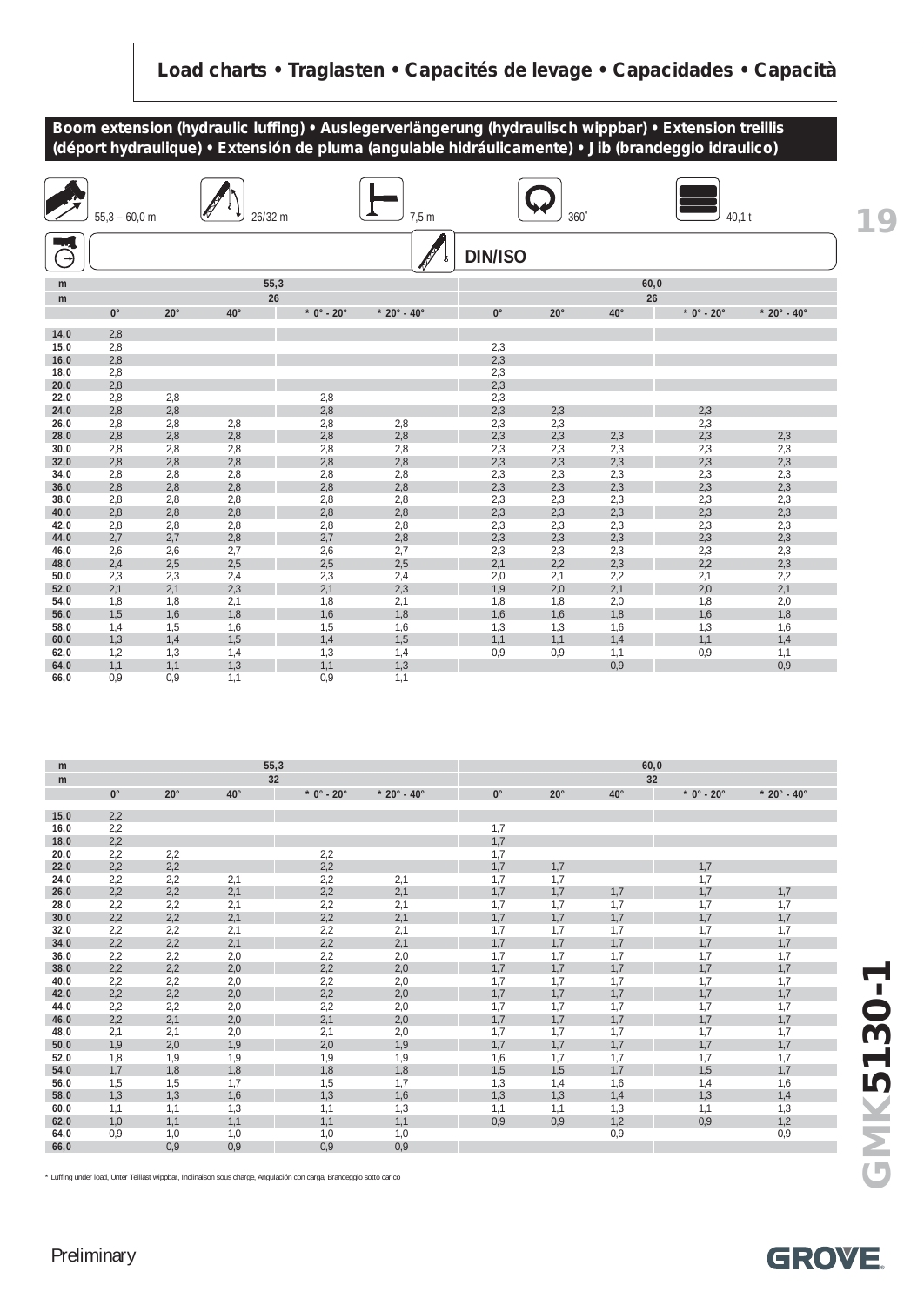

|                          | $55,3 - 60,0$ m |              | 11/18 m      |              | 7,5 m                             |                | 360          |              | 23.5t        |                                   |
|--------------------------|-----------------|--------------|--------------|--------------|-----------------------------------|----------------|--------------|--------------|--------------|-----------------------------------|
| $\epsilon_{\rightarrow}$ |                 |              |              |              |                                   | <b>DIN/ISO</b> |              |              |              |                                   |
| m                        |                 |              | 55,3         |              |                                   |                |              |              | 60,0         |                                   |
| m                        |                 |              | 11           |              |                                   |                |              |              | 11           |                                   |
|                          | $0^{\circ}$     | $20^{\circ}$ | $40^{\circ}$ | $*$ 0° - 20° | $*$ 20 $^{\circ}$ - 40 $^{\circ}$ | $0^{\circ}$    | $20^{\circ}$ | $40^{\circ}$ | $*$ 0° - 20° | $*$ 20 $^{\circ}$ - 40 $^{\circ}$ |
|                          |                 |              |              |              |                                   |                |              |              |              |                                   |
| 11,0<br>12,0             | 6.4<br>6.4      |              |              |              |                                   | 5.1            |              |              |              |                                   |
| 13,0                     | 6.4             |              |              |              |                                   | 5.1            |              |              |              |                                   |
| 14,0                     | 6.4             | 6.4          |              | 6.4          |                                   | 5.1            |              |              |              |                                   |
| 15,0                     | 6.4             | 6.4          |              | 6.4          |                                   | 5.1            | 5.1          |              | 5.1          |                                   |
| 16,0                     | 6.4             | 6.4          |              | 6.4          |                                   | 5.1            | 5.1          |              | 5.1          |                                   |
| 18,0                     | 6.4             | 6.4          | 6.4          | 6.4          | 6.4                               | 5.1            | 5.1          | 5.1          | 5.1          | 5.1                               |
| 20,0                     | 6.4             | 6.4          | 6.4          | 6.4          | 6.4                               | 5.1            | 5.1          | 5.1          | 5.1          | 5.1                               |
| 22,0                     | 6.4             | 6.4          | 6.4          | 6.4          | 6.4                               | 5.1            | 5.1          | 5.1          | 5.1          | 5.1                               |
| 24,0                     | 6.4             | 6.4          | 6.4          | 6.4          | 6.4                               | 5.1            | 5.1          | 5.1          | 5.1          | 5.1                               |
| 26,0                     | 6.0             | 6.0          | 6.2          | 6.0          | 6.2                               | 5.1            | 5.1          | 5.1          | 5.1          | 5.1                               |
| 28,0                     | 5.2             | 5.2          | 5.7          | 5.2          | 5.7                               | 5.1            | 5.1          | 5.1          | 5.1          | 5.1                               |
| 30,0                     | 4.9             | 4.8          | 4.9          | 4.8          | 4.9                               | 4.6            | 4.6          | 5.0          | 4.6          | 5.0                               |
| 32,0                     | 4.5             | 4.5          | 4.6          | 4.5          | 4.6                               | 3.9            | 3.9          | 4.4          | 3.9          | 4.4                               |
| 34,0                     | 3.9             | 3.9          | 4.3          | 3.9          | 4.3                               | 3.3            | 3.3          | 3.8          | 3.3          | 3.8                               |
| 36,0                     | 3.4             | 3.4          | 3.7          | 3.4          | 3.7                               | 2.8            | 2.8          | 3.2          | 2.8          | 3.2                               |
| 38,0                     | 2.9             | 2.9          | 3.2          | 2.9          | 3.2                               | 2.4            | 2.4          | 2.7          | 2.4          | 2.7                               |
| 40,0                     | 2.4             | 2.4          | 2.7          | 2.4          | 2.7                               | 2.0            | 2.0          | 2.3          | 2.0          | 2.3                               |
| 42,0                     | 2.1             | 2.1          | 2.3          | 2.1          | 2.3                               | 1.6            | 1.6          | 1.9          | 1.6          | 1.9                               |
| 44,0                     | 1.7             | 1.7          | 1.9          | 1.7          | 1.9                               | 1.3            | 1.3          | 1.5          | 1.3          | 1.5                               |
| 46,0                     | 1.4             | 1.4          | 1.6          | 1.4          | 1.6                               | 0.9            | 0.9          | 1.2          | 0.9          | 1.2                               |
| 48,0                     | 1.1             | 1.1          | 1.2          | 1.1          | 1.2<br>1.0                        |                |              | 0.9          |              | 0.9                               |
| 50,0<br>52,0             |                 |              | 1,0          |              |                                   |                |              |              |              |                                   |

| m    |             |              |              | 55,3         |                                   | 60,0        |              |              |              |                                   |  |
|------|-------------|--------------|--------------|--------------|-----------------------------------|-------------|--------------|--------------|--------------|-----------------------------------|--|
| m    |             |              |              | 18           |                                   |             |              |              | 18           |                                   |  |
|      | $0^{\circ}$ | $20^{\circ}$ | $40^{\circ}$ | $*$ 0° - 20° | $*$ 20 $^{\circ}$ - 40 $^{\circ}$ | $0^{\circ}$ | $20^{\circ}$ | $40^{\circ}$ | $*$ 0° - 20° | $*$ 20 $^{\circ}$ - 40 $^{\circ}$ |  |
|      |             |              |              |              |                                   |             |              |              |              |                                   |  |
| 12,0 | 4,0         |              |              |              |                                   |             |              |              |              |                                   |  |
| 13,0 | 4,0         |              |              |              |                                   | 3,3         |              |              |              |                                   |  |
| 14,0 | 4,0         |              |              |              |                                   | 3,3         |              |              |              |                                   |  |
| 15,0 | 4,0         |              |              |              |                                   | 3,3         |              |              |              |                                   |  |
| 16,0 | 4,0         |              |              |              |                                   | 3,3         |              |              |              |                                   |  |
| 18,0 | 4,0         | 4,0          |              | 4,0          |                                   | 3,3         |              |              |              |                                   |  |
| 20,0 | 4,0         | 4,0          |              | 4,0          |                                   | 3,3         | 3,3          |              | 3,3          |                                   |  |
| 22,0 | 4,0         | 4,0          | 4,0          | 4,0          | 4,0                               | 3,3         | 3,3          |              | 3,3          |                                   |  |
| 24,0 | 4,0         | 4,0          | 4,0          | 4,0          | 4,0                               | 3,3         | 3,3          | 3,3          | 3,3          | 3,3                               |  |
| 26,0 | 4,0         | 4,0          | 4,0          | 4,0          | 4,0                               | 3,3         | 3,3          | 3,3          | 3,3          | 3,3                               |  |
| 28,0 | 4,0         | 4,0          | 4,0          | 4,0          | 4,0                               | 3,3         | 3,3          | 3,3          | 3,3          | 3,3                               |  |
| 30,0 | 4,0         | 4,0          | 4,0          | 4,0          | 4,0                               | 3,3         | 3,3          | 3,3          | 3,3          | 3,3                               |  |
| 32,0 | 4,0         | 4,0          | 4,0          | 4,0          | 4,0                               | 3,3         | 3,3          | 3,3          | 3,3          | 3,3                               |  |
| 34,0 | 3,7         | 3,7          | 3,9          | 3,7          | 3,9                               | 3,3         | 3,3          | 3,3          | 3,3          | 3,3                               |  |
| 36,0 | 3,6         | 3,6          | 3,7          | 3,6          | 3,7                               | 3,0         | 3,0          | 3,3          | 3,0          | 3,3                               |  |
| 38,0 | 3,1         | 3,1          | 3,5          | 3,1          | 3,5                               | 2,6         | 2,1          | 3,2          | 2,6          | 3,2                               |  |
| 40,0 | 2,7         | 2,7          | 3,2          | 2,7          | 3,2                               | 2,1         | 2,0          | 2,7          | 2,1          | 2,7                               |  |
| 42,0 | 2,3         | 2,3          | 2,8          | 2,3          | 2,8                               | 1,8         | 1,8          | 2,3          | 1,8          | 2,3                               |  |
| 44,0 | 1,9         | 1,9          | 2,4          | 1,9          | 2,4                               | 1,4         | 1,4          | 1,9          | 1,4          | 1,9                               |  |
| 46,0 | 1,6         | 1,6          | 2,0          | 1,6          | 2,0                               | 1,1         | 1,1          | 1,6          | 1,1          | 1,6                               |  |
| 48,0 | 1,3         | 1,3          | 1,7          | 1,3          | 1,7                               | 0,9         | 0,9          | 1,3          | 0,9          | 1,3                               |  |
| 50,0 | 1,1         | 1,1          | 1,4          | 1,1          | 1,4                               |             |              | 1,0          |              | 1,0                               |  |
| 52,0 |             |              | 1,1          |              | 1,1                               |             |              |              |              |                                   |  |

\* Luffing under load, Unter Teillast wippbar, Inclinaison sous charge, Angulación con carga, Brandeggio sotto carico

**GMK5130-1 GMK5130-1**

**GROVE.**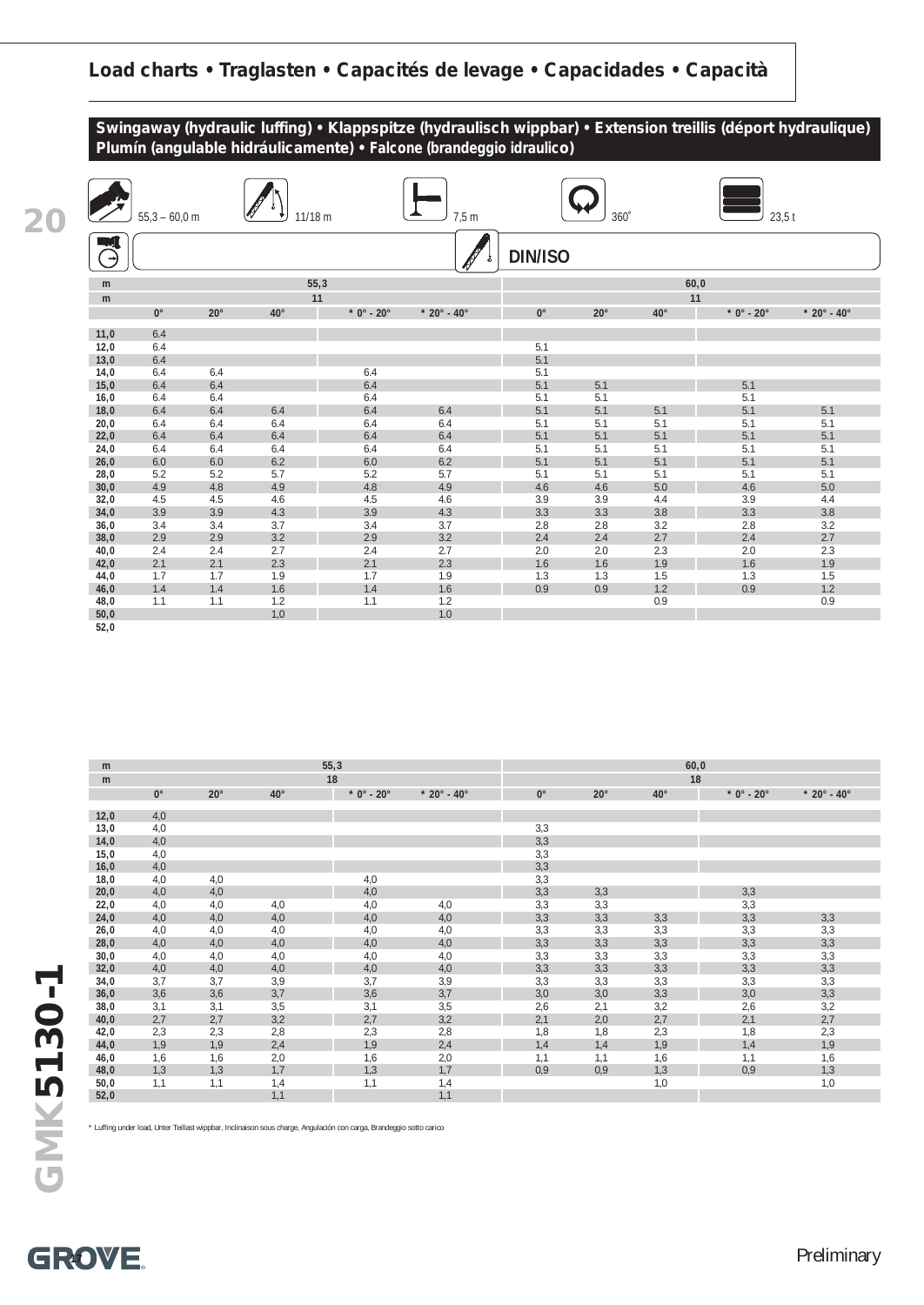

| <b>Altres</b> | $55,3 - 60,0$ m |              | 26/32 m      |              | 7,5m                              |                | $360^\circ$  |              | $23,5$ t     |                                   |
|---------------|-----------------|--------------|--------------|--------------|-----------------------------------|----------------|--------------|--------------|--------------|-----------------------------------|
| $\rightarrow$ |                 |              |              |              |                                   | <b>DIN/ISO</b> |              |              |              |                                   |
| m             |                 |              | 55,3         |              |                                   |                |              |              | 60,0         |                                   |
| m             |                 |              | 26           |              |                                   |                |              |              | 26           |                                   |
|               | $0^{\circ}$     | $20^{\circ}$ | $40^{\circ}$ | $*$ 0° - 20° | $*$ 20 $^{\circ}$ - 40 $^{\circ}$ | $0^{\circ}$    | $20^{\circ}$ | $40^{\circ}$ | $*$ 0° - 20° | $*$ 20 $^{\circ}$ - 40 $^{\circ}$ |
| 14,0          | 2.8             |              |              |              |                                   |                |              |              |              |                                   |
| 15,0          | 2.8             |              |              |              |                                   | 2.3            |              |              |              |                                   |
| 16,0          | 2.8             |              |              |              |                                   | 2.3            |              |              |              |                                   |
| 18,0          | 2.8             |              |              |              |                                   | 2.3            |              |              |              |                                   |
| 20,0          | 2.8             |              |              |              |                                   | 2.3            |              |              |              |                                   |
| 22,0          | 2.8             | 2.8          |              | 2.8          |                                   | 2.3            |              |              |              |                                   |
| 24,0          | 2.8             | 2.8          |              | 2.8          |                                   | 2.3            | 2.3          |              | 2.3          |                                   |
| 26,0          | 2.8             | 2.8          | 2.8          | 2.8          | 2.8                               | 2.3            | 2.3          |              | 2.3          |                                   |
| 28,0          | 2.8             | 2.8          | 2.8          | 2.8          | 2.8                               | 2.3            | 2.3          | 2.3          | 2.3          | 2.3                               |
| 30,0          | 2.8             | 2.8          | 2.8          | 2.8          | 2.8                               | 2.3            | 2.3          | 2.3          | 2.3          | 2.3                               |
| 32,0          | 2.8             | 2.8          | 2.8          | 2.8          | 2.8                               | 2.3            | 2.3          | 2.3          | 2.3          | 2.3                               |
| 34,0          | 2.8<br>2.8      | 2.8<br>2.8   | 2.8<br>2.8   | 2.8<br>2.8   | 2.8<br>2.8                        | 2.3<br>2.3     | 2.3<br>2.3   | 2.3<br>2.3   | 2.3<br>2.3   | 2.3<br>2.3                        |
| 36,0<br>38,0  | 2.6             | 2.6          | 2.8          | 2.6          | 2.8                               | 2.3            | 2.3          | 2.3          | 2.3          | 2.3                               |
| 40,0          | 2.6             | 2.6          | 2.6          | 2.6          | 2.6                               | 2.0            | 2.0          | 2.3          | 2.0          | 2.3                               |
| 42,0          | 2.2             | 2.2          | 2.6          | 2.2          | 2.6                               | 1.7            | 1.7          | 2.2          | 1.7          | 2.2                               |
| 44,0          | 1.9             | 1.9          | 2.3          | 1.9          | 2.3                               | 1.3            | 1.3          | 1.9          | 1.3          | 1.9                               |
| 46,0          | 1.6             | 1.6          | 2.0          | 1.6          | 2.0                               | 1.0            | 1.0          | 1.5          | 1.0          | 1.5                               |
| 48,0          | 1.3             | 1.3          | 1.7          | 1.3          | 1.7                               |                |              | 1.2          |              | 1.2                               |
| 50,0          | 1.0             | 1.0          | 1.4          | 1.0          | 1.4                               |                |              | 0.9          |              | 0.9                               |
| 52,0          |                 |              | 1.1          |              | 1.1                               |                |              |              |              |                                   |
| 54,0          |                 |              | 0.9          |              | 0.9                               |                |              |              |              |                                   |

| m    |             |            |              | 55,3         |                                   |             |              |              | 60,0                             |                                   |
|------|-------------|------------|--------------|--------------|-----------------------------------|-------------|--------------|--------------|----------------------------------|-----------------------------------|
| m    |             |            |              | 32           |                                   |             |              |              | 32                               |                                   |
|      | $0^{\circ}$ | $20^\circ$ | $40^{\circ}$ | $*$ 0° - 20° | $*$ 20 $^{\circ}$ - 40 $^{\circ}$ | $0^{\circ}$ | $20^{\circ}$ | $40^{\circ}$ | $*$ 0 $^{\circ}$ - 20 $^{\circ}$ | $*$ 20 $^{\circ}$ - 40 $^{\circ}$ |
|      |             |            |              |              |                                   |             |              |              |                                  |                                   |
| 15,0 | 2,2         |            |              |              |                                   |             |              |              |                                  |                                   |
| 16,0 | 2,2         |            |              |              |                                   | 1,7         |              |              |                                  |                                   |
| 18,0 | 2,2         |            |              |              |                                   | 1,7         |              |              |                                  |                                   |
| 20,0 | 2,2         | 2,2        |              | 2,2          |                                   | 1.7         |              |              |                                  |                                   |
| 22,0 | 2,2         | 2,2        |              | 2,2          |                                   | 1,7         | 1,7          |              | 1,7                              |                                   |
| 24,0 | 2,2         | 2,2        | 2,1          | 2,2          | 2,1                               | 1.7         | 1,7          |              | 1,7                              |                                   |
| 26,0 | 2,2         | 2,2        | 2,1          | 2,2          | 2,1                               | 1,7         | 1,7          | 1,7          | 1,7                              | 1,7                               |
| 28,0 | 2,2         | 2,2        | 2,1          | 2,2          | 2,1                               | 1,7         | 1,7          | 1,7          | 1,7                              | 1,7                               |
| 30,0 | 2,2         | 2,2        | 2,1          | 2,2          | 2,1                               | 1,7         | 1,7          | 1,7          | 1,7                              | 1,7                               |
| 32,0 | 2,2         | 2,2        | 2,1          | 2,2          | 2,1                               | 1,7         | 1,7          | 1,7          | 1,7                              | 1,7                               |
| 34,0 | 2,2         | 2,2        | 2,1          | 2,2          | 2,1                               | 1,7         | 1,7          | 1,7          | 1,7                              | 1,7                               |
| 36,0 | 2,2         | 2,2        | 2,0          | 2,2          | 2,0                               | 1,7         | 1,7          | 1,7          | 1,7                              | 1,7                               |
| 38,0 | 2,2         | 2,2        | 2,0          | 2,2          | 2,0                               | 1,7         | 1,7          | 1,7          | 1,7                              | 1,7                               |
| 40,0 | 2,0         | 2,0        | 2,0          | 2,0          | 2,0                               | 1,7         | 1,7          | 1,7          | 1,7                              | 1,7                               |
| 42,0 | 2,0         | 2,0        | 2,0          | 2,0          | 2,0                               | 1,6         | 1,6          | 1,7          | 1,6                              | 1,7                               |
| 44,0 | 1,8         | 1,8        | 1,9          | 1,8          | 1,9                               | 1,3         | 1,3          | 1,7          | 1,3                              | 1,7                               |
| 46,0 | 1,5         | 1,5        | 1,9          | 1,5          | 1,9                               | 1,0         | 1,0          | 1,5          | 1,0                              | 1,5                               |
| 48,0 | 1,2         | 1,2        | 1,6          | 1,2          | 1,6                               |             |              | 1,2          |                                  | 1,2                               |
| 50,0 | 0,9         | 0,9        | 1,3          | 0,9          | 1,3                               |             |              | 0,9          |                                  | 0,9                               |

\* Luffing under load, Unter Teillast wippbar, Inclinaison sous charge, Angulación con carga, Brandeggio sotto carico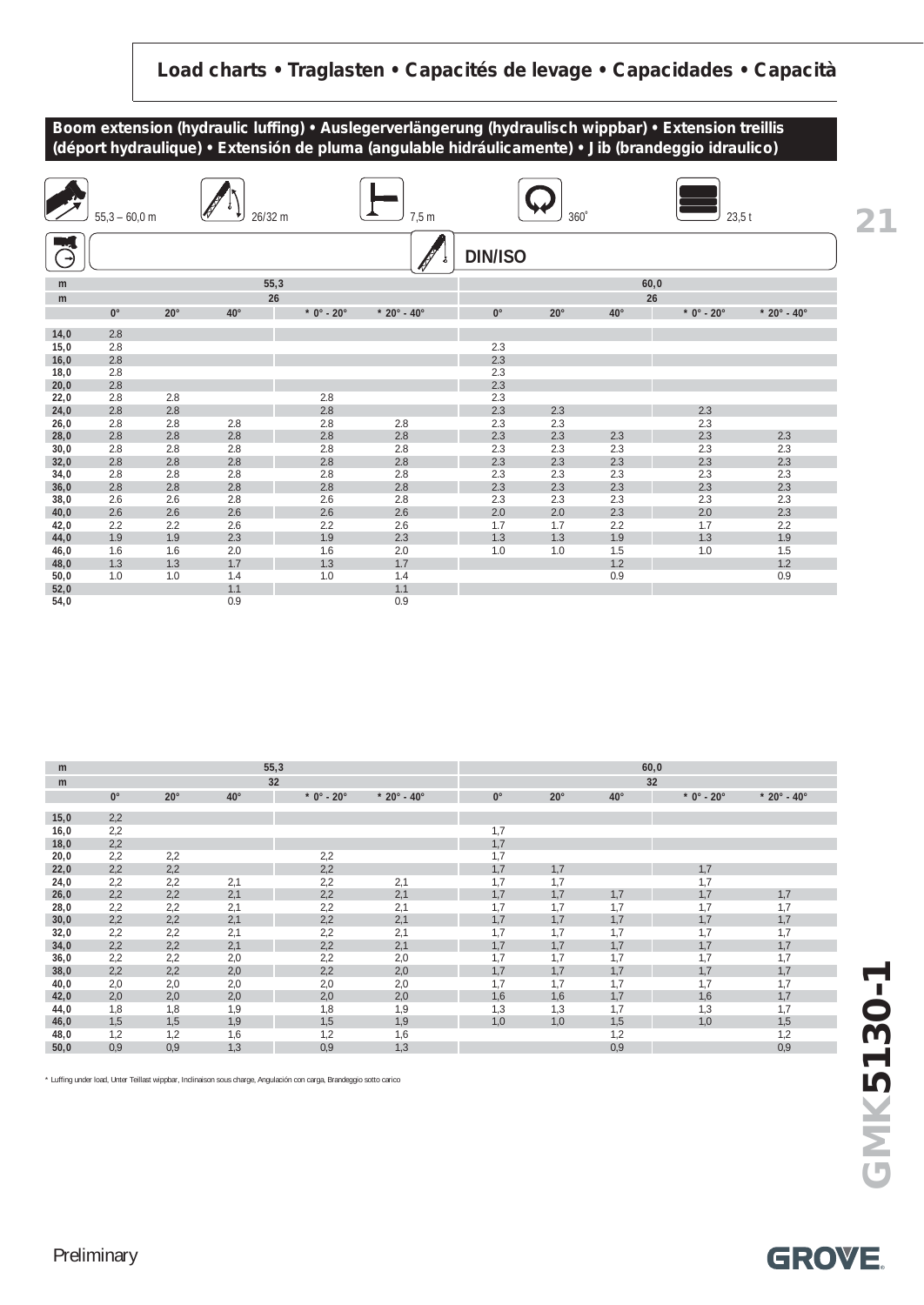



| m    |             |              |              | 55,3         |                                   |             |              |              | 60,0         |                                   |
|------|-------------|--------------|--------------|--------------|-----------------------------------|-------------|--------------|--------------|--------------|-----------------------------------|
| m    |             |              |              | 18           |                                   |             |              |              | 18           |                                   |
|      | $0^{\circ}$ | $20^{\circ}$ | $40^{\circ}$ | $*$ 0° - 20° | $*$ 20 $^{\circ}$ - 40 $^{\circ}$ | $0^{\circ}$ | $20^{\circ}$ | $40^{\circ}$ | $*$ 0° - 20° | $*$ 20 $^{\circ}$ - 40 $^{\circ}$ |
| 12,0 | 4,0         |              |              |              |                                   |             |              |              |              |                                   |
| 13,0 | 4,0         |              |              |              |                                   | 3,3         |              |              |              |                                   |
| 14,0 | 4,0         |              |              |              |                                   | 3,3         |              |              |              |                                   |
| 15,0 | 4,0         |              |              |              |                                   | 3,3         |              |              |              |                                   |
| 16,0 | 4,0         |              |              |              |                                   | 3,3         |              |              |              |                                   |
| 18,0 | 4,0         | 4,0          |              | 4,0          |                                   | 3,3         |              |              |              |                                   |
| 20,0 | 4,0         | 4,0          |              | 4,0          |                                   | 3,3         | 3,3          |              | 3,3          |                                   |
| 22,0 | 3,9         | 3,9          | 4,0          | 3,9          | 4,0                               | 3,3         | 3,3          |              | 3,3          |                                   |
| 24,0 | 3,7         | 3,7          | 4,0          | 3,7          | 4,0                               | 3,2         | 3,2          | 3,3          | 3,2          | 3,3                               |
| 26,0 | 3,2         | 3,2          | 3,7          | 3,2          | 3,7                               | 2,5         | 2,5          | 3,3          | 2,5          | 3,3                               |
| 28,0 | 2,6         | 2,6          | 3,4          | 2,6          | 3,4                               | 1,9         | 1,9          | 2,9          | 1,9          | 2,9                               |
| 30,0 | 2,0         | 2,0          | 2,8          | 2,0          | 2,8                               | 1,4         | 1,4          | 2,3          | 1,4          | 2,3                               |
| 32,0 | 1,6         | 1,6          | 2,3          | 1,6          | 2,3                               | 1,0         | 1,0          | 1,8          | 1,0          | 1,8                               |
| 34,0 | 1,2         | 1,2          | 1,8          | 1,2          | 1,8                               |             |              | 1,3          |              | 1,3                               |
| 36,0 |             |              | 1,4          |              | 1,4                               |             |              | 0,9          |              | 0,9                               |
| 38,0 |             |              | 1,0          |              | 1,0                               |             |              |              |              |                                   |

\* Luffing under load, Unter Teillast wippbar, Inclinaison sous charge, Angulación con carga, Brandeggio sotto carico

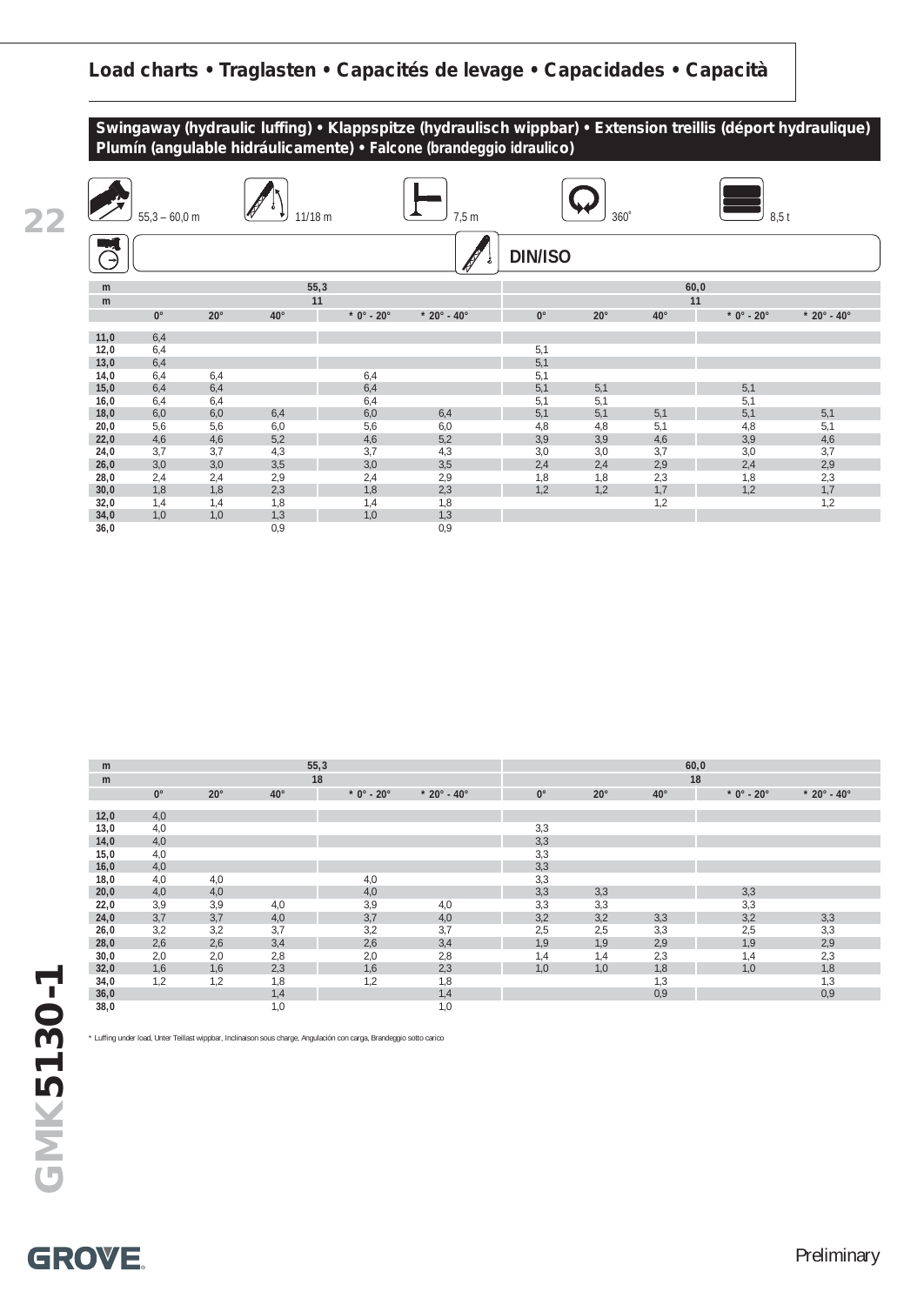#### **Symbols • Symbolerklärung • Glossaire des symboles • Glosario de simbolos • Glossario dei simboli**